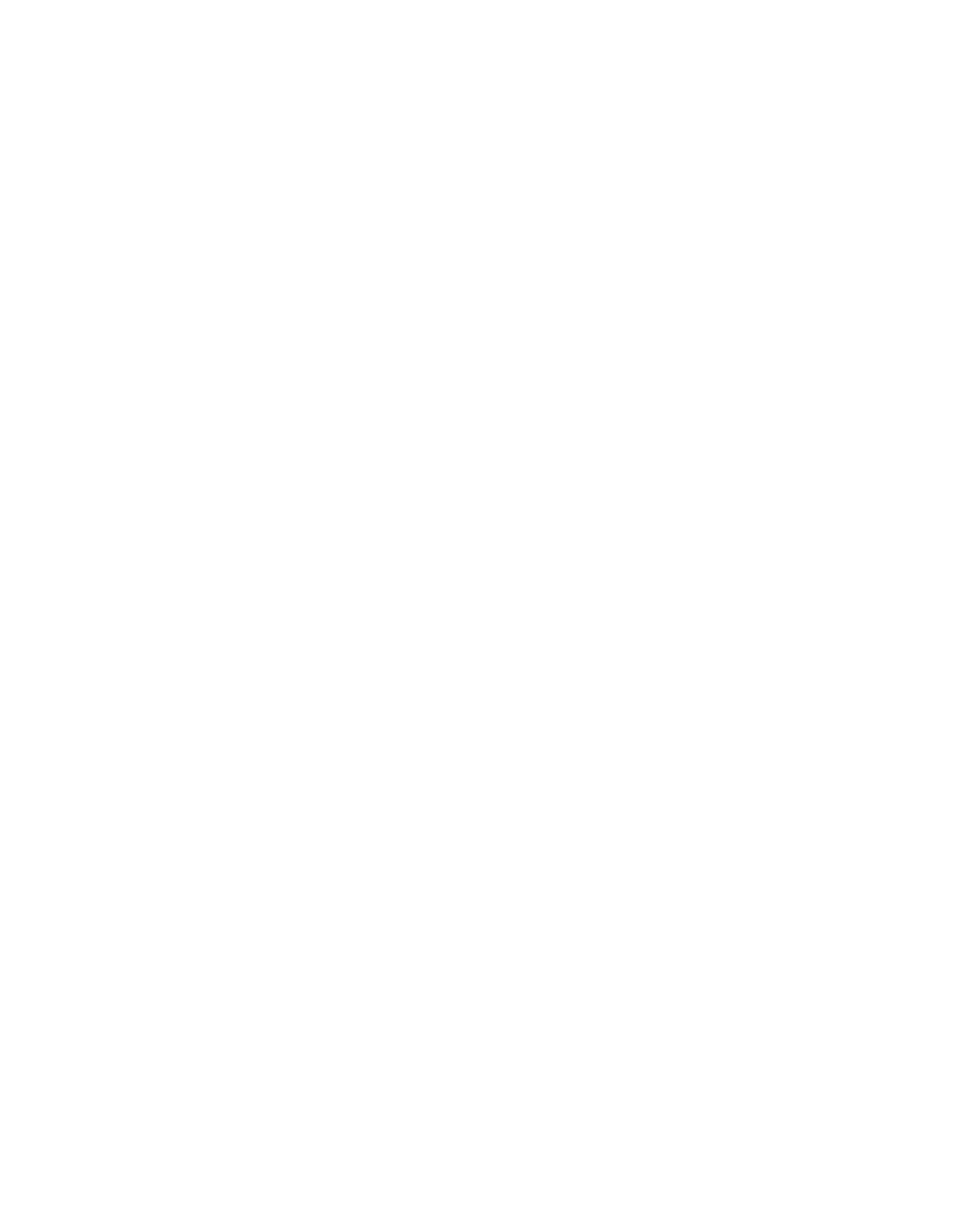# **Abstract**

<span id="page-2-0"></span>There are two main aims of this thesis. The first is to further develop and demonstrate applications of the combinatorial interpretation of continued fractions introduced in [Benjamin and Quinn](#page-28-0) [\[2003\]](#page-28-0). The second is to investigate the theory of *negative* continued fractions, a relatively unresearched topic. That is, discuss the ways in which they are similar to and different from the regular class, describe how to convert between the two forms, and show that the central theorems concerning regular continued fractions also apply to the negative ones.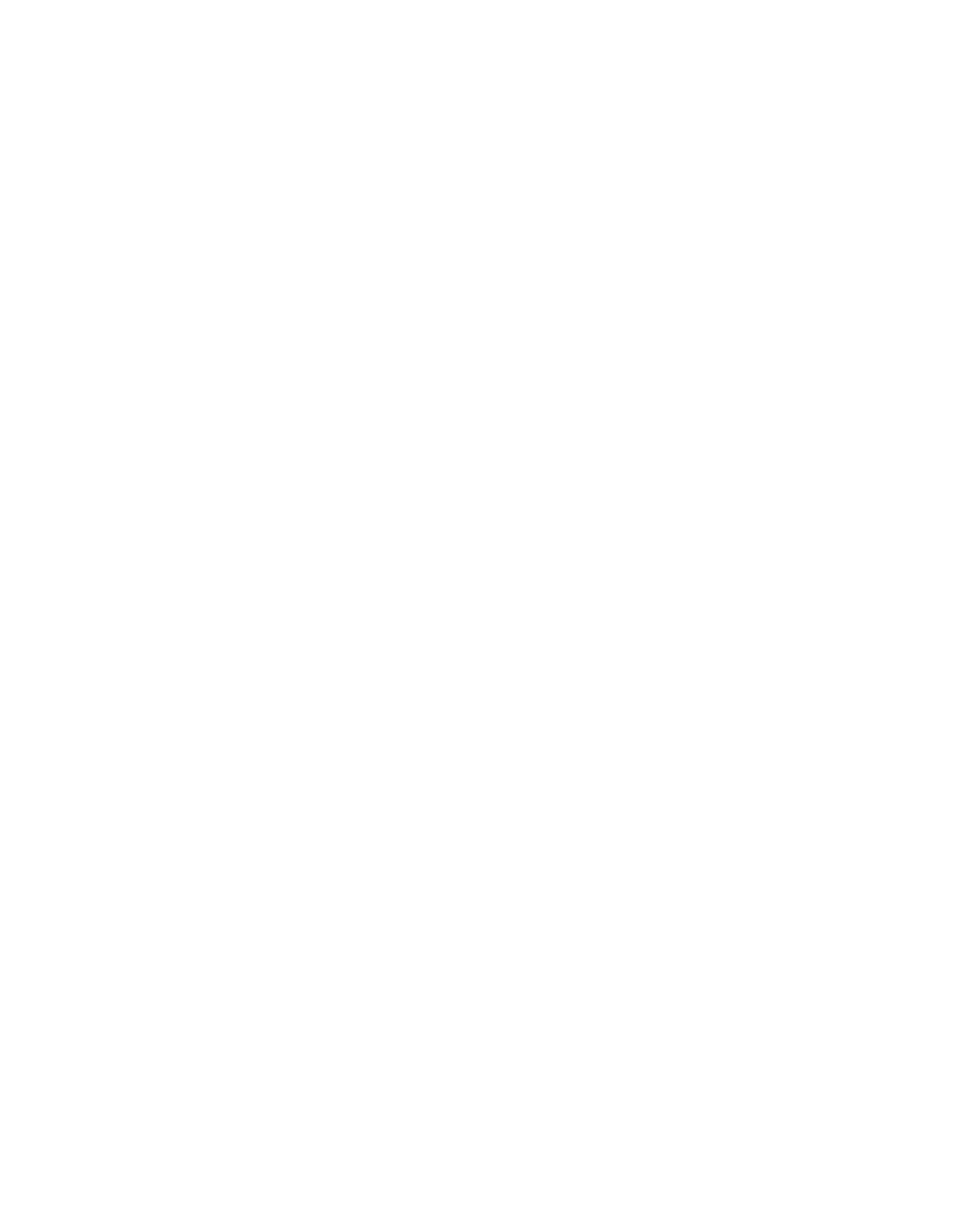# **Contents**

| <b>Abstract</b> |                                                            |                                            |        |  |
|-----------------|------------------------------------------------------------|--------------------------------------------|--------|--|
| 1               | 1.1<br>1.2                                                 | <b>Introduction to Continued Fractions</b> | 1<br>4 |  |
| $\mathbf{2}$    | <b>Combinatorial Interpretation of Continued Fractions</b> |                                            |        |  |
|                 | 2.1                                                        |                                            | 5      |  |
|                 | 2.2                                                        |                                            | 7      |  |
|                 | 2.3                                                        | How to Convert between Regs and Negs       | 11     |  |
|                 | 2.4                                                        |                                            | 19     |  |
| 3               | <b>Future Work</b>                                         |                                            | 21     |  |
|                 | 3.1                                                        |                                            | 21     |  |
|                 | 3.2                                                        |                                            | 22     |  |
|                 | 3.3                                                        |                                            | 22     |  |
|                 | <b>Bibliography</b>                                        |                                            |        |  |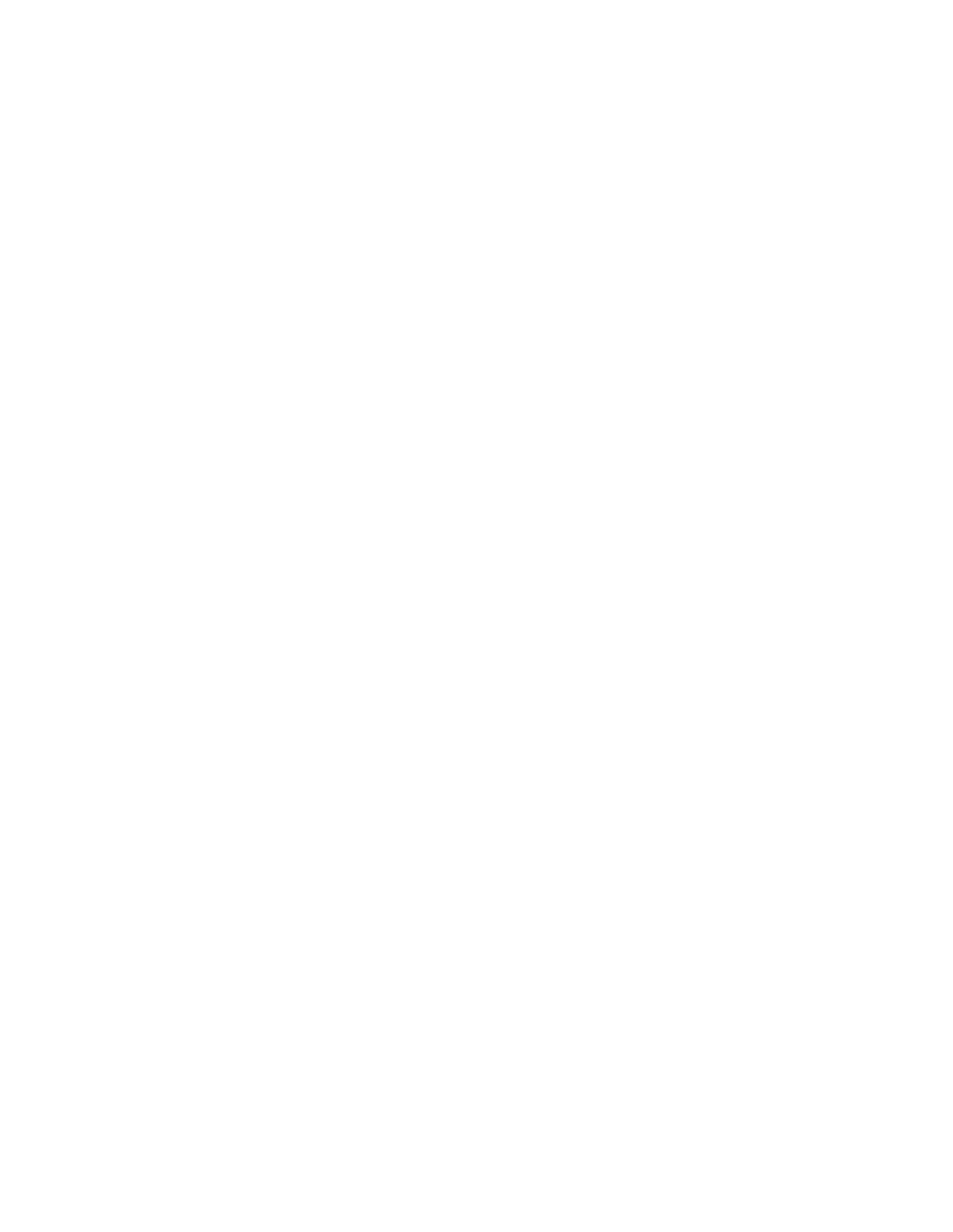# <span id="page-6-0"></span>**Chapter 1**

# **Introduction to Continued Fractions**

Continued fractions have been well-studied and have a rich history. They first appeared in the 16th century, although [Brezinski](#page-28-2) [\[1991\]](#page-28-2) argues that related concepts can be traced back to antiquity. Here we reproduce the basic definitions and theorems. Most texts always use numerators of 1, so our definitions are somewhat more general, but essentially the same.

### <span id="page-6-1"></span>**1.1 Notation and Basic Theory**

**Definition 1.** *A* finite continued fraction *is an expression of the form*

$$
a_0 + \frac{b_1}{a_1 + \frac{b_2}{a_2 + \frac{b_3}{\ddots + \frac{an}{b_n}}}}.
$$
\n(1.1)

Usually  $a_i$  and  $b_i$  are integers, although they can be real numbers, complex numbers, polynomials, etc. An *infinite continued fraction* is the limit of a sequence of finite continued fractions.

**Definition 2.** *A* regular *continued fraction is one in which*

- $b_k = 1$  *for all*  $k$
- *a*<sup>0</sup> *is an integer*
- $a_1, a_2, \ldots$  *are integers*  $\geq 1$ *.*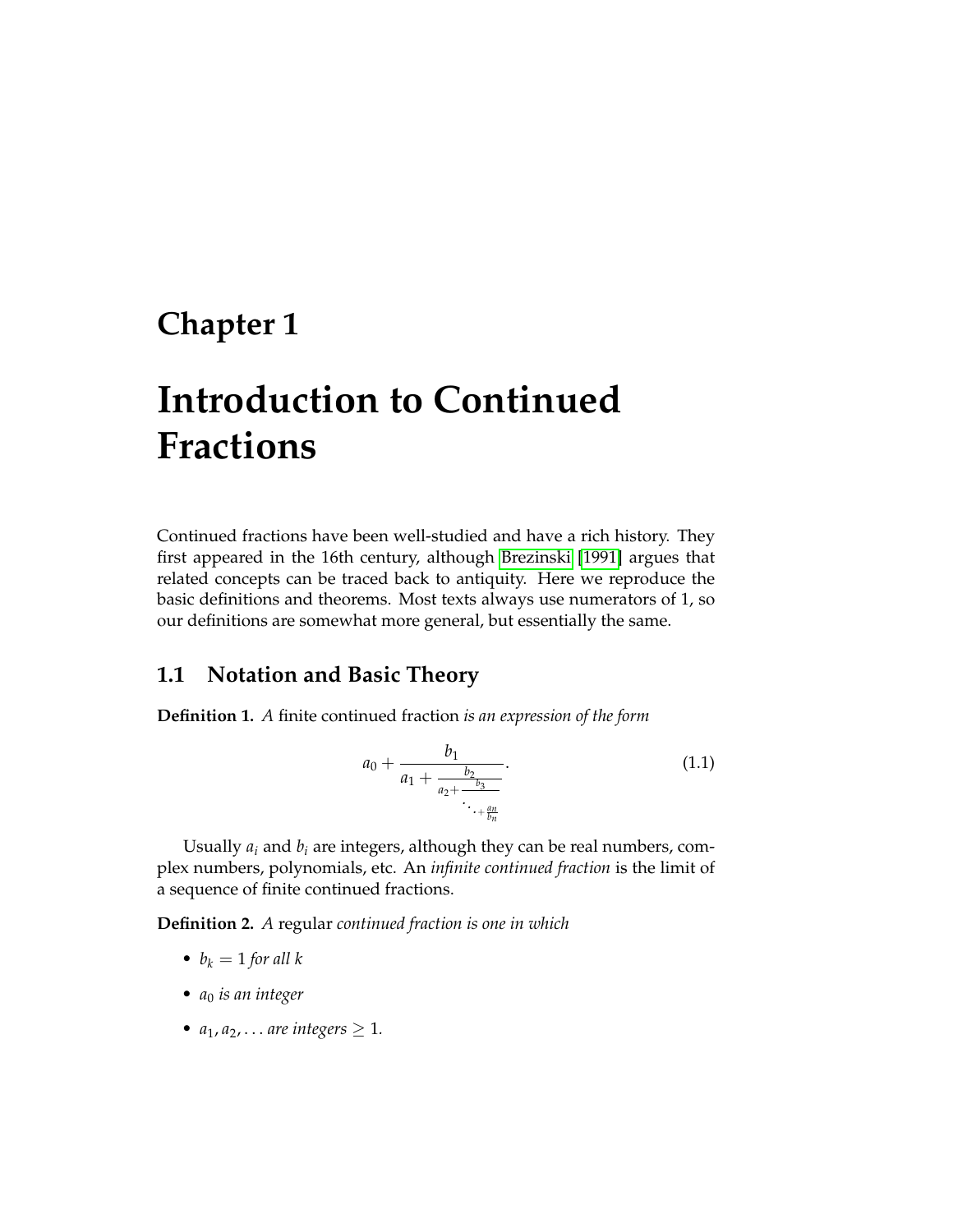Regular continued fractions are the type encountered most often in the literature. For regular continued fractions we use the notation

$$
a_0 + \frac{1}{a_1 + \frac{1}{\ddots + \frac{1}{a_n}}} = [a_0, a_1, \dots, a_n].
$$
 (1.2)

The coefficients  $a_k$  are known as the *partial quotients* of the continued fraction.

Perhaps the most basic fact about continued fractions is that they serve as rational approximations to real numbers, in the same way that decimal expansions do. For decimal expansions, this is summed up in the following propositions:

• If  $d_1, d_2, \ldots$  are integers in the range  $0 \leq d_i \leq 9$ , then the series

$$
\sum_{i=1}^{\infty} \frac{d_i}{10^i}
$$

converges to some  $x \in [0, 1]$ .

• For all  $x \in [0, 1]$ , there exist  $d_1, d_2, \ldots, 0 \leq d_i \leq 9$ , such that

$$
\sum_{i=1}^{\infty} \frac{d_i}{10^i} = x.
$$

The representation is unique for irrational *x*, and for rational *x* there are at most two such representations.

For regular continued fractions, it is well known that analogous theorems hold.

**Theorem 1.** *Let a*0, *a*1, . . . *satisfy the criteria for a regular continued fraction. Then the sequence*

$$
\{c_n\}=[a_0,a_1,\ldots,a_n]
$$

*converges to some*  $x \in \mathbb{R}$ *. The rational numbers*  $c_k$  *are known as the convergents.* 

**Theorem 2.** If x is an irrational number, then there exist unique  $a_0, a_1, \ldots$ , satis*fying the criteria for a regular continued fraction, such that*

$$
\lim_{n\to\infty}[a_0,a_1,\ldots,a_n]=x.
$$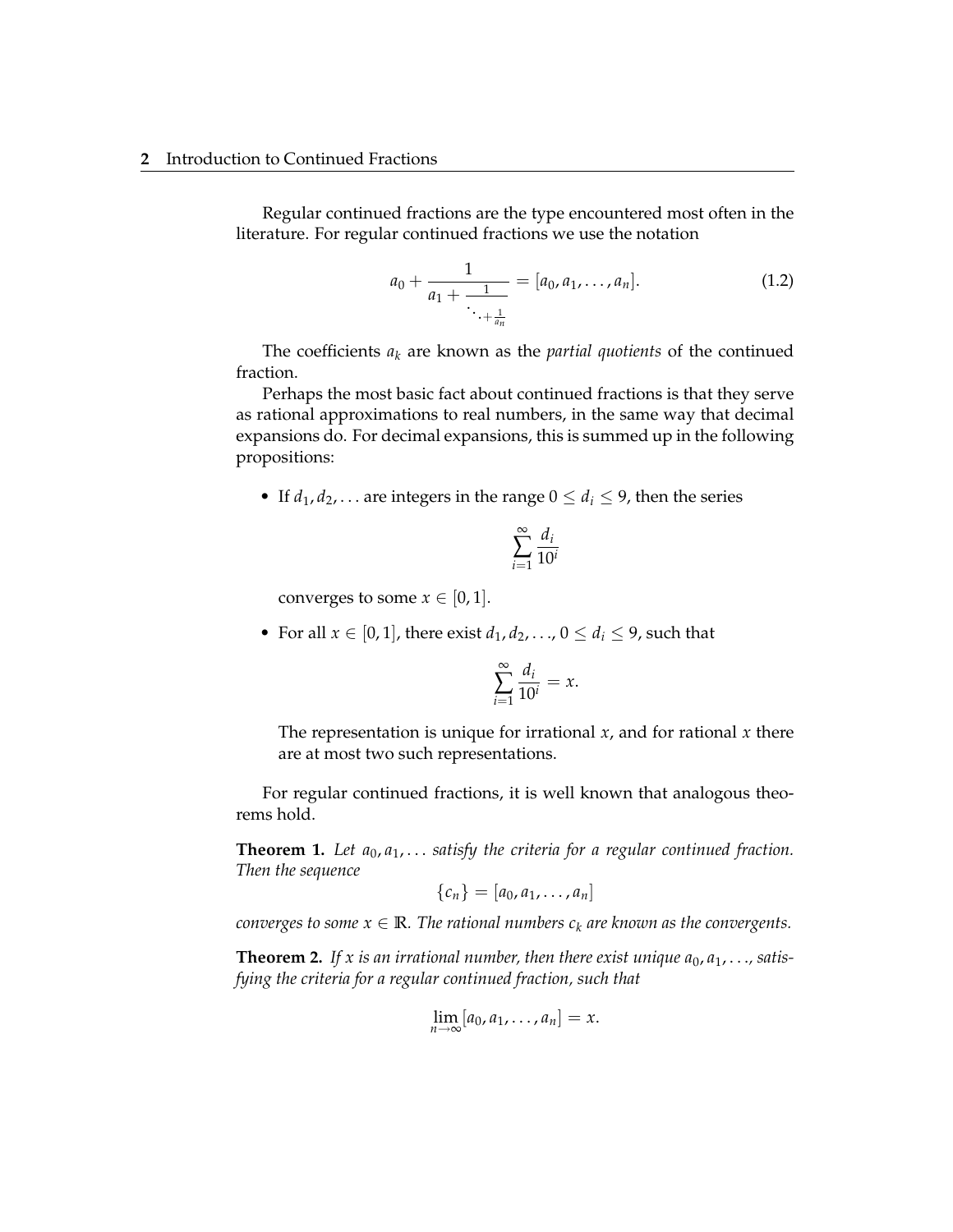*If x is rational, then*

 $x = [a_0, \ldots, a_n]$ 

*for some*  $a_i$ *, with*  $a_n \geq 2$  *(or*  $n = 0$ *). We also have* 

 $x = [a_0, \ldots, a_n - 1, 1],$ 

*and these are the only two representations for rational x.*

For proofs of these theorems, consult Rockett and Szüsz [\[1992\]](#page-28-3) or any other standard text on continued fractions.

Although the next two theorems are typically used for the purpose of proving the previous two, they are of interest to us in their own right. This first theorem shows how to compute  $[a_0, \ldots, a_n]$  "forwards," rather than backwards as order of operations would suggest.

<span id="page-8-0"></span>**Theorem 3.** *Define A<sup>k</sup> , B<sup>k</sup> recursively as follows:*

$$
A_{-1} = 1, B_{-1} = 0
$$
  
\n
$$
A_0 = a_0, B_0 = 1
$$
  
\n
$$
A_k = a_k A_{k-1} + A_{k-2} (k \ge 1).
$$
  
\n
$$
B_k = a_k B_{k-1} + B_{k-2} (k \ge 1).
$$

*Then*

$$
[a_0,a_1,\ldots,a_k]=\frac{A_k}{B_k}
$$

*in lowest terms.*

<span id="page-8-1"></span>**Theorem 4.** *If*  $A_k$  *and*  $B_k$  *are defined as above, then* 

$$
A_k B_{k-1} - A_{k-1} B_k = (-1)^{k-1}.
$$

Equivalently,

$$
\frac{A_k}{B_k} - \frac{A_{k-1}}{B_{k-1}} = \frac{(-1)^{k-1}}{B_k B_{k-1}},
$$
\n(1.3)

which shows that  $\{\frac{A_k}{B_k}\}$  $\frac{A_k}{B_k}$ } converges at least exponentially (given that  $B_k$  increases exponentially, which can be seen from the previous theorem). It also shows that the convergents alternately approximate the limit from above and below.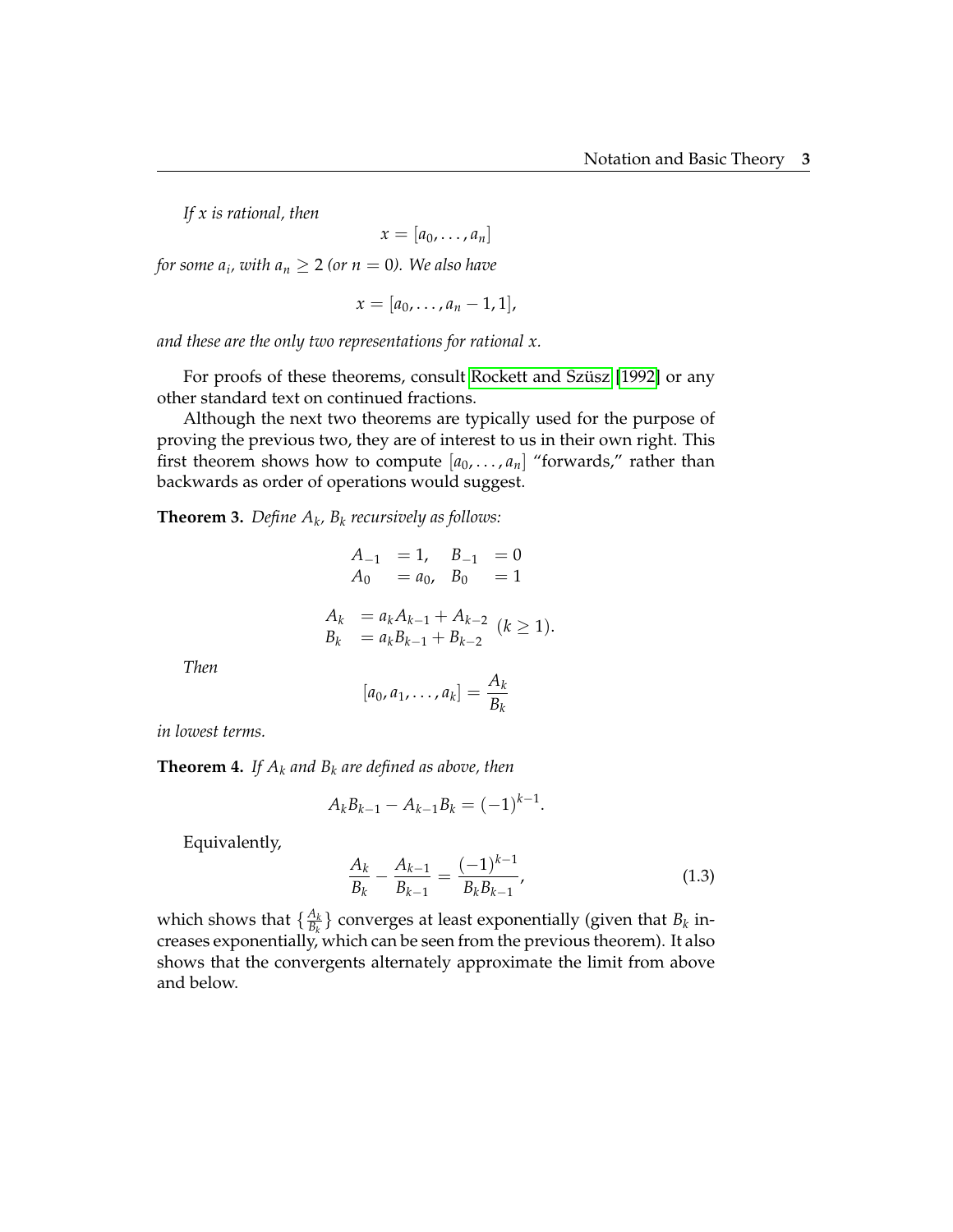### <span id="page-9-0"></span>**1.2 Negative Continued fractions**

In this paper we investigate an alternative definition, which is similar to the regular continued fraction in many ways.

**Definition 3.** *A* negative *continued fraction is one in which*

- $b_k = -1$  *for all*  $k$
- *a*<sup>0</sup> *is an integer*
- $a_1, a_2, \ldots$  *are integers*  $\geq 2$ *.*

For negative continued fractions we use the notation

$$
a_0 - \frac{1}{a_1 - \frac{1}{\ddots - \frac{1}{a_n}}} = [a_0, a_1, \dots, a_n] - \tag{1.4}
$$

All four theorems from the previous section have direct analogues for negative continued fractions. We shall prove these analogues as we proceed.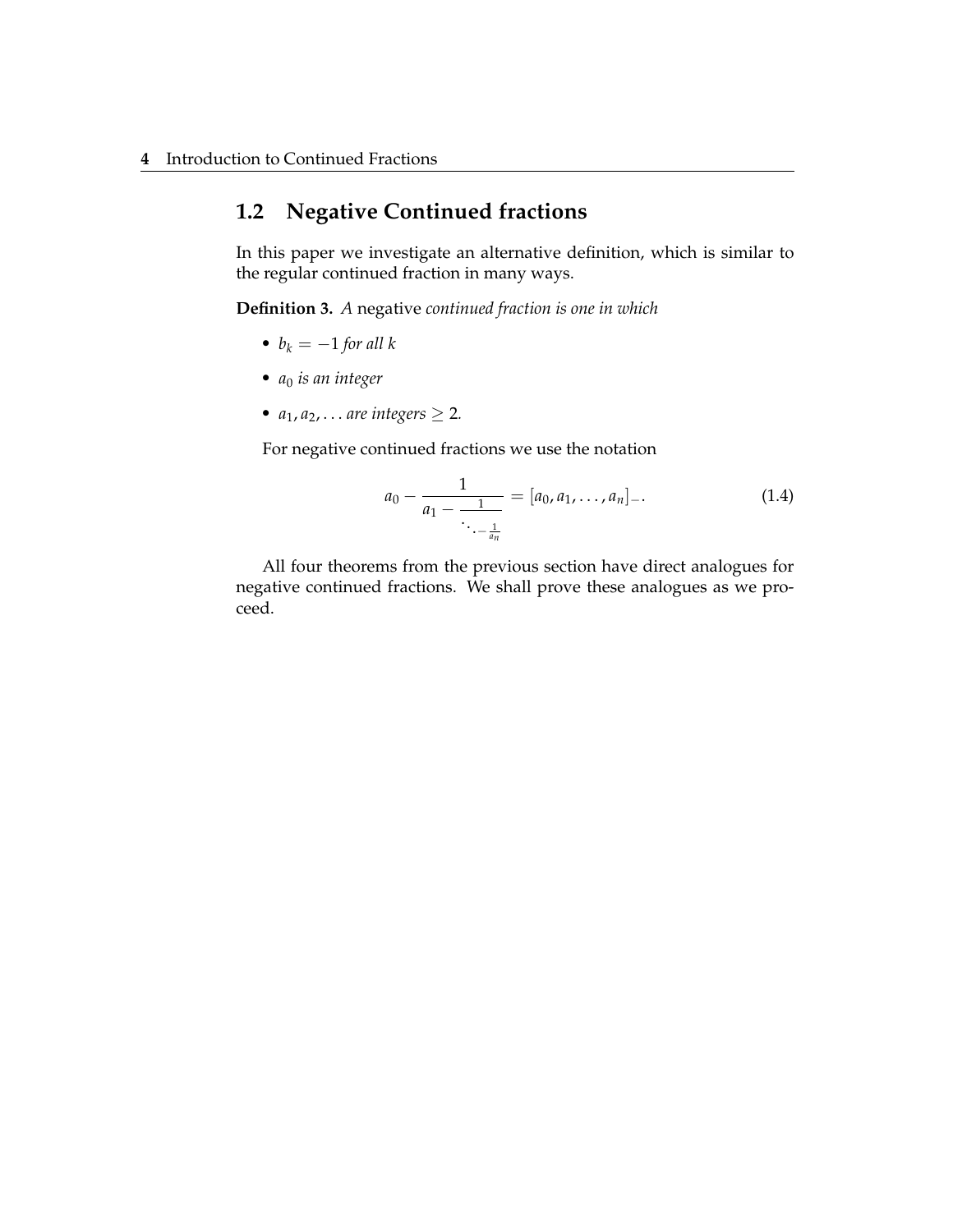## <span id="page-10-0"></span>**Chapter 2**

# **Combinatorial Interpretation of Continued Fractions**

### <span id="page-10-1"></span>**2.1 Square-and-domino tilings**

First, we define the main combinatorial object in this paper, which is a *square-and-domino tiling*. For complete proofs of the ideas in this section, as well as a more thorough discussion, see Proofs That Count[Reference me???].

**Definition 4.** *Let n be a nonnegative integer. Consider a linear board of length n ("n-board" for short). At our disposal we have square tiles of length 1 and domino tiles of length 2. A square-and-domino tiling is any arrangement of tiles that covers the board completely with no overlapping tiles. Let*  $\mathcal{F}_n$  *denote the set of all square-and-domino tilings.*

<span id="page-10-2"></span>**Theorem 5.** Let  $F_1 = 1, F_2 = 1, F_2 = 2, F_3 = 3, F_4 = 5, \ldots$  be the Fibonacci *sequence. Then*

$$
|\mathcal{F}_n|=F_{n+1}.
$$

This theorem is proved by showing that  $|\mathcal{F}_n| = |\mathcal{F}_{n-1}| + |\mathcal{F}_{n-2}|$ , which follows by conditioning on the whether the last tile is a square or a domino. We are not much concerned with Fibonacci numbers in this paper, but it explains the notation  $\mathcal{F}_n$ .

#### **2.1.1 Weighted tilings**

Next, we introduce the idea of a weighted tiling and some associated notation. Let  $a_0, \ldots, a_n$  and  $b_1, \ldots, b_n$  be any real numbers, and consider an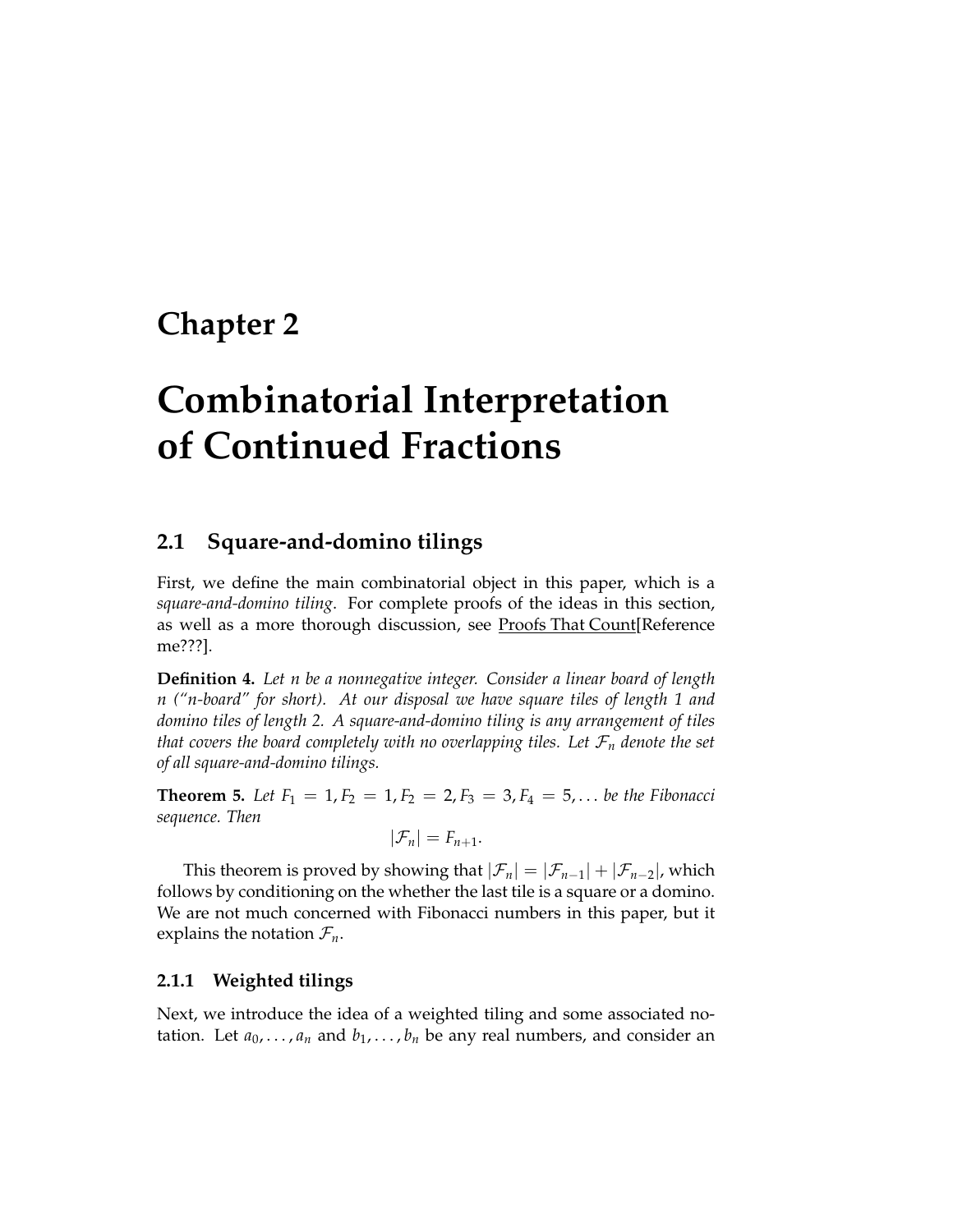*n* + 1-board with cells labeled 0 to *n*. For a given tiling  $t \in \mathcal{F}_{n+1}$ , we assign a weight to each tile as follows: a square in cell *i* has weight *a<sup>i</sup>* and a domino covering cells  $i-1$  and  $i$  has weight  $b_i$ .

**Definition 5.** *Given a tiling*  $t \in \mathcal{F}_{n+1}$ *, its weight, denoted w(t), is the product (*not *the sum) of the weights of its tiles. We also define the* weighted sum *of the tilings in*  $\mathcal{F}_{n+1}$  *and notate it as follows:* 

$$
|0:n| = \sum_{t \in \mathcal{F}_{n+1}} w(t) \tag{2.1}
$$

Whenever we use the notation  $|0 : n|$ , the weights  $a_0, \ldots, a_n, b_1, \ldots, b_n$ are implied from context. For integers  $0 \le i \le j \le n$ , we may also write  $|i:j|$  to mean the weighted sum of the tilings of the sub-board starting at cell *i* and ending at cell *j*.

It is also consistent and convenient to define  $|i:i-1|=1$ , if we think of this quantity as the number of ways to tile a zero-length board.

The simplest nontrivial example is when  $a_i = b_i = 1$ . Then each tiling has unit weight, and so  $|0 : n| = F_{n+2}$  by theorem [5.](#page-10-2)

#### **2.1.2 A few identities**

The following identities apply to weighted tilings in general. Since we may let  $a_i = b_i = 1$  as above, they have direct analogues for Fibonacci numbers, and the proofs are essentially the same.

The first identity could be used to recursively compute |0 : *n*| starting from  $|0:-1|=1$  and  $|0:0|=a_0$ . It also generalizes theorem [3,](#page-8-0) as we shall see.

#### <span id="page-11-0"></span>**Identity 1.**

$$
|0:n| = a_j|0:n-1| + b_j|0:n-2|
$$

*Proof.* There are two types of tilings: those that end in a square and those that end in a domino. Consider the sum of the weights of all tilings ending in a square. These weights all have a common factor of *a<sup>n</sup>* which distributes out of the sum, leaving us with the weights of all the tilings of the  $0 : n - 1$ sub-board. This gives the  $a_n|0 : n-1|$  term. Of course, the same argument shows that the weighted sum of all tilings ending in a domino is  $b_n|0$ :  $n-2$ |.  $\Box$ 

The same identity from the other end of the tiling reads:

$$
|0:n| = a_0|1:n| + b_1|2:n|.
$$
 (2.2)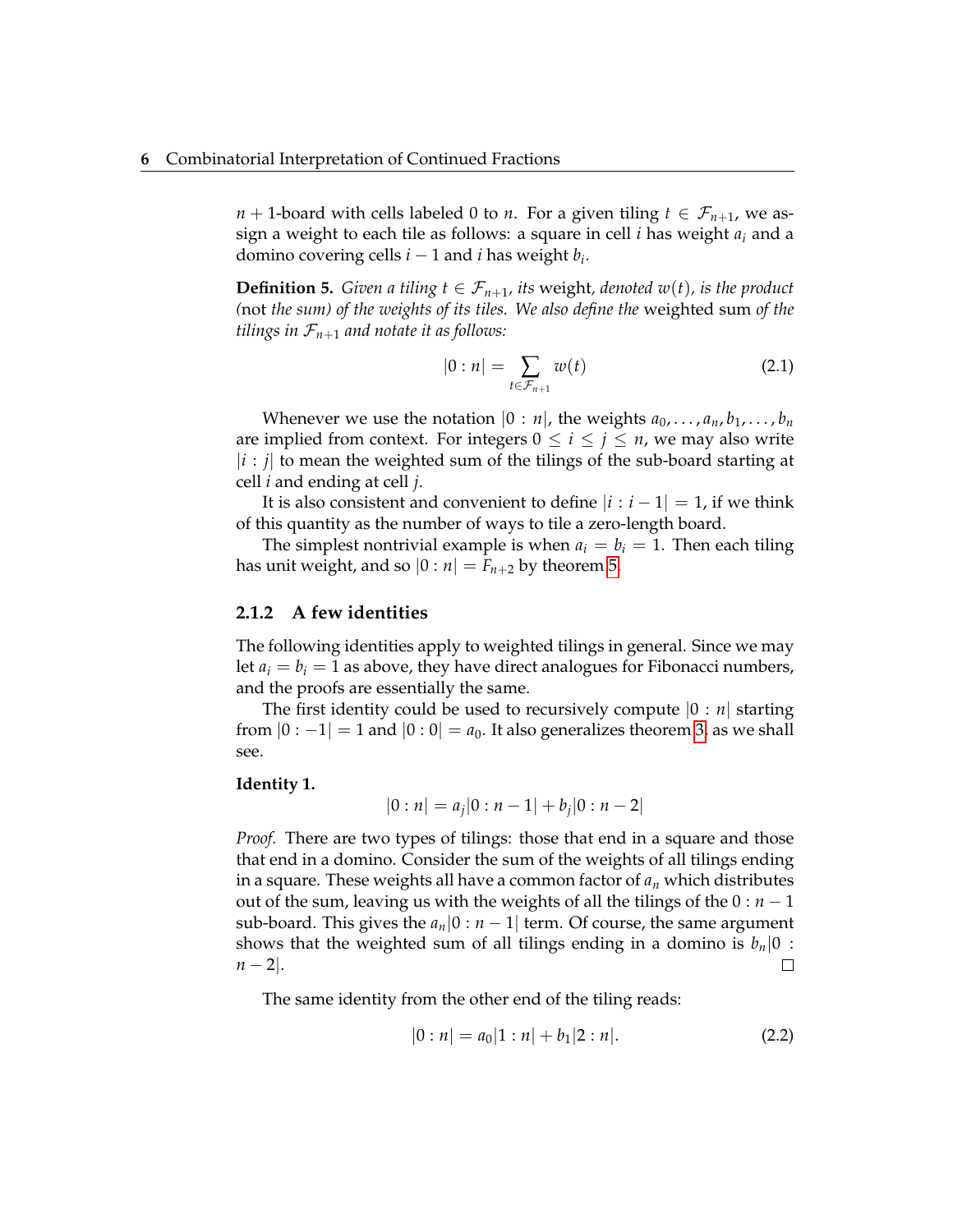The next identity is known as the "tail-swapping" identity. It is also the generalization of theorem [4.](#page-8-1)

#### <span id="page-12-2"></span>**Identity 2.**

$$
|0:n||1:n-1|=|0:n-1||1:n|+(-1)^{n+1}\prod_{i=1}^n b_i.
$$

*Proof.* This one really needs a diagram badly, but I'll get around to it eventually.  $\Box$ 

#### **2.1.3 The weighted sum as a determinant**

We can also view this weighted sum as the determinant of a certain matrix, as per the following theorem.

**Theorem 6.** Let  $a_0, \ldots, a_n, b_0, \ldots, b_n$  be real numbers, let P be the  $(n + 1) \times$  $(n+1)$  *matrix* 

$$
P = \begin{bmatrix} a_0 & 1 & 0 & \cdots & 0 \\ -b_1 & a_1 & 1 & & \vdots \\ 0 & -b_2 & a_2 & & 0 \\ \vdots & & & \ddots & 1 \\ 0 & \cdots & 0 & -b_n & a_n \end{bmatrix}.
$$

*Then*

$$
0:n|=\det(P)
$$

Several authors (for instance, see [Clarke et al.](#page-28-4) [\[1999\]](#page-28-4)) use this determinant instead of continued fractions. The above theorem shows that the two approaches are equivalent.

### <span id="page-12-0"></span>**2.2 Continued fractions**

#### **2.2.1 General Case**

The following theorem gives the connection between continued fractions and combinatorics. More specifically, it shows how to express a continued fraction in terms of the weighted sums defined above.

<span id="page-12-1"></span>**Theorem 7.** Let  $a_0, \ldots, a_n, b_1, \ldots, b_n$  be real numbers. Then

$$
a_0 + \frac{b_1}{a_1 + \frac{b_2}{\ddots + \frac{b_n}{a_n}}} = \frac{|0 : n|}{|1 : n|}.
$$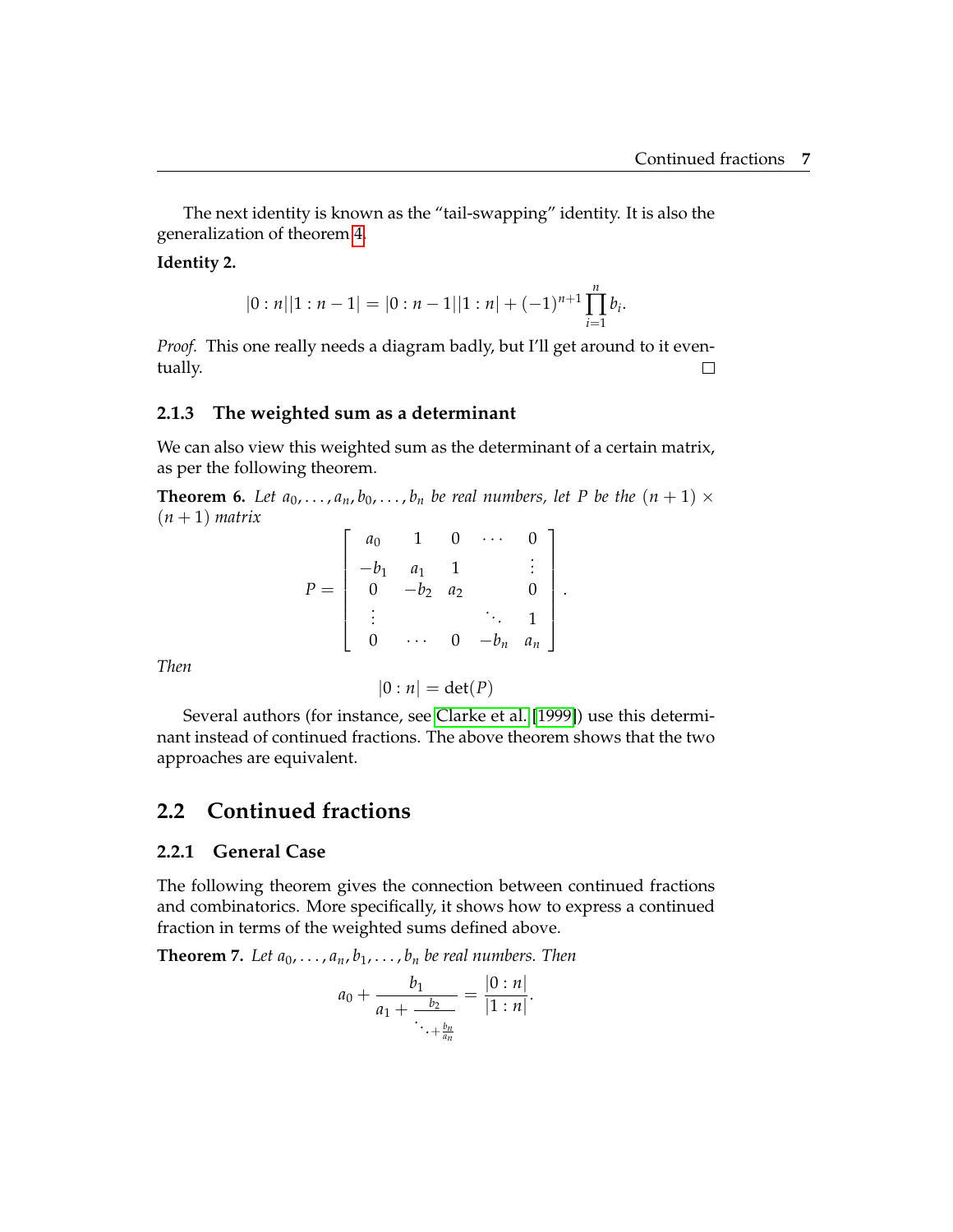#### **8** Combinatorial Interpretation of Continued Fractions

*Proof.* The most straightforward way to compute the LHS which requires no background knowledge of continued fractions is to just use the order of operations suggested by the way the expression is written. That is, starting at  $k = n$  and working backwards towards  $k = 0$ , we compute the quantity underneath the first *k* division bars. For  $k = n$  this quantity is just  $a_n$ , which we shall write as  $\frac{a_n}{1}$  for reasons that will soon become apparent. Now, suppose that we have determined the quantity under the first *k* division bars to be equal to  $\frac{p_k}{q_k}$ . (Note: this notation is not meant to suggest that the quantity must be rational; only that we have found real numbers  $p_k$  and  $q_k$  such that the above holds.) In order to "move up" one division bar we do the following computation:

$$
a_{k-1} + \frac{b_k}{p_k/q_k} = \frac{a_{k-1}p_k + b_kq_k}{p_k}.
$$
 (2.3)

To continue this process, we define the sequences  $p_k$ ,  $q_k$  in terms of the  $a_k$ ,  $b_k$  as follows:

$$
p_n = a_n
$$
  

$$
p_{k-1} = a_{k-1}p_k + b_kq_k | q_{k-1} = p_k (1 \le k \le n)
$$

so that we have

$$
\frac{p_k}{q_k} = a_k + \frac{b_{k+1}}{\ddots + \frac{b_n}{a_n}}.\tag{2.4}
$$

Now, we want to prove by induction that

$$
p_k = |k : n| \text{ and } q_k = |k + 1 : n|.
$$
 (2.5)

(Both statements must be proven at once). The base case  $k = n$  is clear. Now, supposing the statements are true for some *k*, we have

$$
q_{k-1}=p_k=|k:n|
$$

as desired, and

$$
p_{k-1} = a_{k-1}p_k + b_kq_k = a_{k-1}|k:n| + b_k|k+1:n| = |k-1:n|
$$

by identity [1.](#page-11-0)

This shows that, in particular,

$$
a_0 + \frac{b_1}{a_1 + \frac{b_2}{\ddots + \frac{b_n}{a_n}}} = \frac{p_0}{q_0} = \frac{|0 : n|}{|1 : n|}.
$$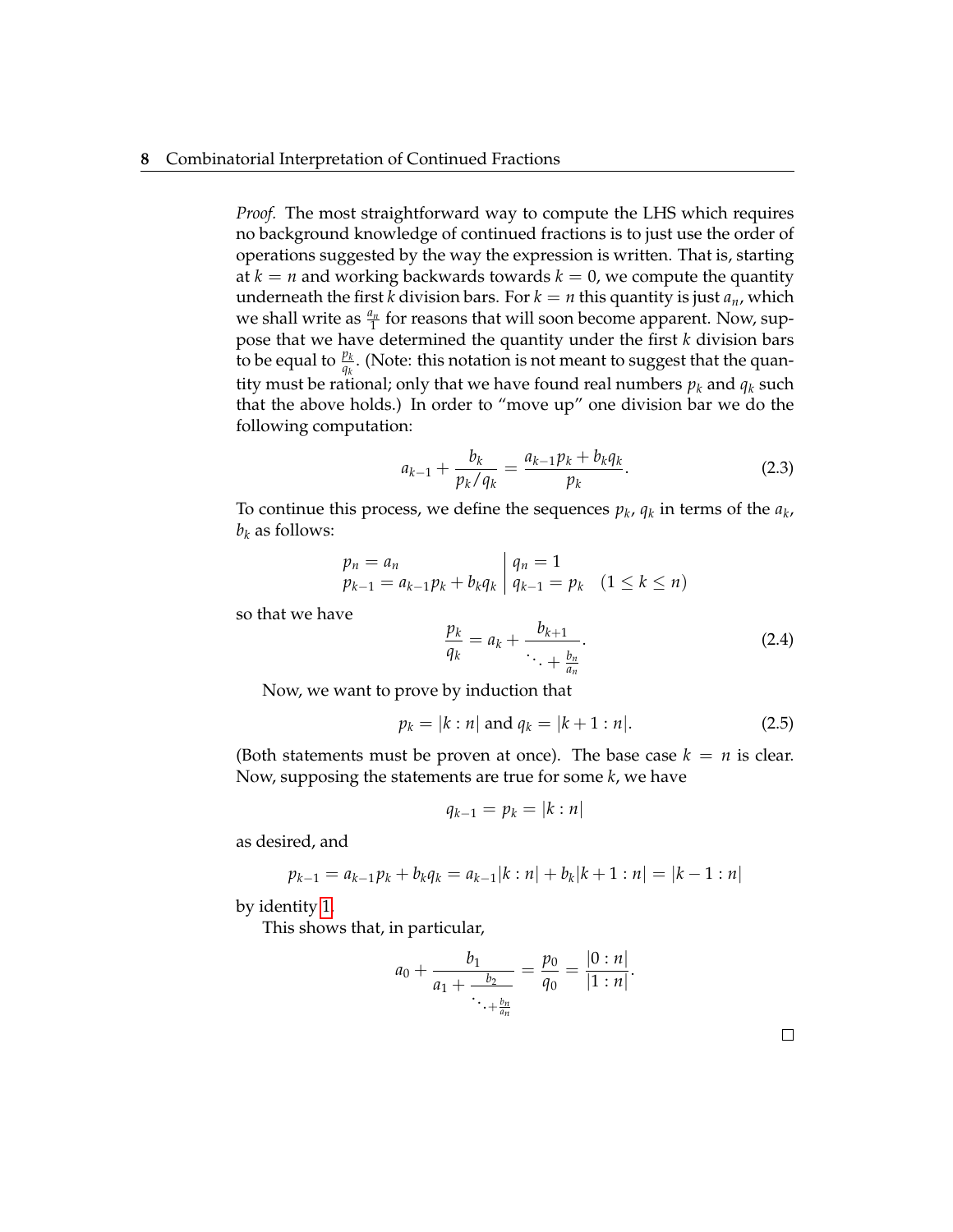#### **2.2.2 Integer values**

So far, we have only assumed that  $a_0, \ldots, a_n, b_1, \ldots, b_n$  are real numbers. In fact, there is nothing to stop us from considering them to complex numbers or in fact elements of any field. However, for our purposes they will usually be integer values. When *a<sup>k</sup>* , *b<sup>k</sup>* are nonnegative integers, we can give an interpretation for  $|0 : n|$  which is "even more" combinatorial, because it is the size of a set rather than just a sum of numbers. The objects in the set are still square-and-domino tilings, but we do away with the weights and instead allow squares and dominoes to be stacked.

**Definition 6.** Let  $a_0, \ldots, a_n$  and  $b_1, \ldots, b_n$  be nonnegative integers. We define *a* tiling of an *n* + 1-board with height conditions *as follows. Again we must cover all cells* 0 *to n, but on a given cell i, instead of allowing only a single square tile, we allow a stack of squares of height* 1 *to a<sup>i</sup> . Over cells i* − 1, *i, we also allow dominoes to be stacked in a the same way up to height b<sup>i</sup> .*

Of course, we don't allow squares to be stacked on top of dominoes or any other such combinations. An equivalent conception of a tiling with height conditions is a colored tiling, where a square on cell *i* can be any of  $a_i$  colors, and a domino covering cells  $i - 1$ , *i* can be any of  $b_i$  colors.

<span id="page-14-0"></span>**Theorem 8.** For nonnegative integers  $a_0, \ldots, a_n$  and  $b_1, \ldots, b_n$ , the number of *tilings of an n* + 1-board with these height conditions is equal to  $\vert 0 : n \vert$ .

*Proof.* For any tiling  $t \in \mathcal{F}_{n+1}$ ,  $w(t)$  gives the number of different ways to form a height conditioned tiling whose square and domino stacks occur in the same places as the squares and dominoes (respectively) in *t*. It follows that  $\sum_{t \in \mathcal{F}_{n+1}} w(t)$  gives the total number of height conditioned tilings overall.  $\Box$ 

#### **2.2.3 Negative Dominoes**

Since we are dealing with negative continued fractions, we also want to know how to generalize theorem [8](#page-14-0) to interpret  $|0 : n|$  as the size of a set even when  $b_i < 0$ . Let us first define the tilings that will make up this set.

**Definition 7.** Let  $a_0, \ldots, a_n$  be nonnegative integers, and let  $b_1, \ldots, b_n$  be inte*gers satisfying b<sup>k</sup>* > −*a<sup>k</sup> . Then we define a* mixed tiling of an (*n* + 1)-board with height conditions *a<sup>k</sup>* , *b<sup>k</sup> as follows. In cell k we allow stacks of squares up to height a<sup>k</sup> . If b<sup>k</sup>* ≥ 0 *then over the cells k* − 1, *k we also allow stacks of dominoes up to height b<sup>k</sup> . If b<sup>k</sup>* < 0*, then instead of allowing dominoes we impose a* directionality requirement *on cells k* − 1, *k. This requirement is defined as follows:*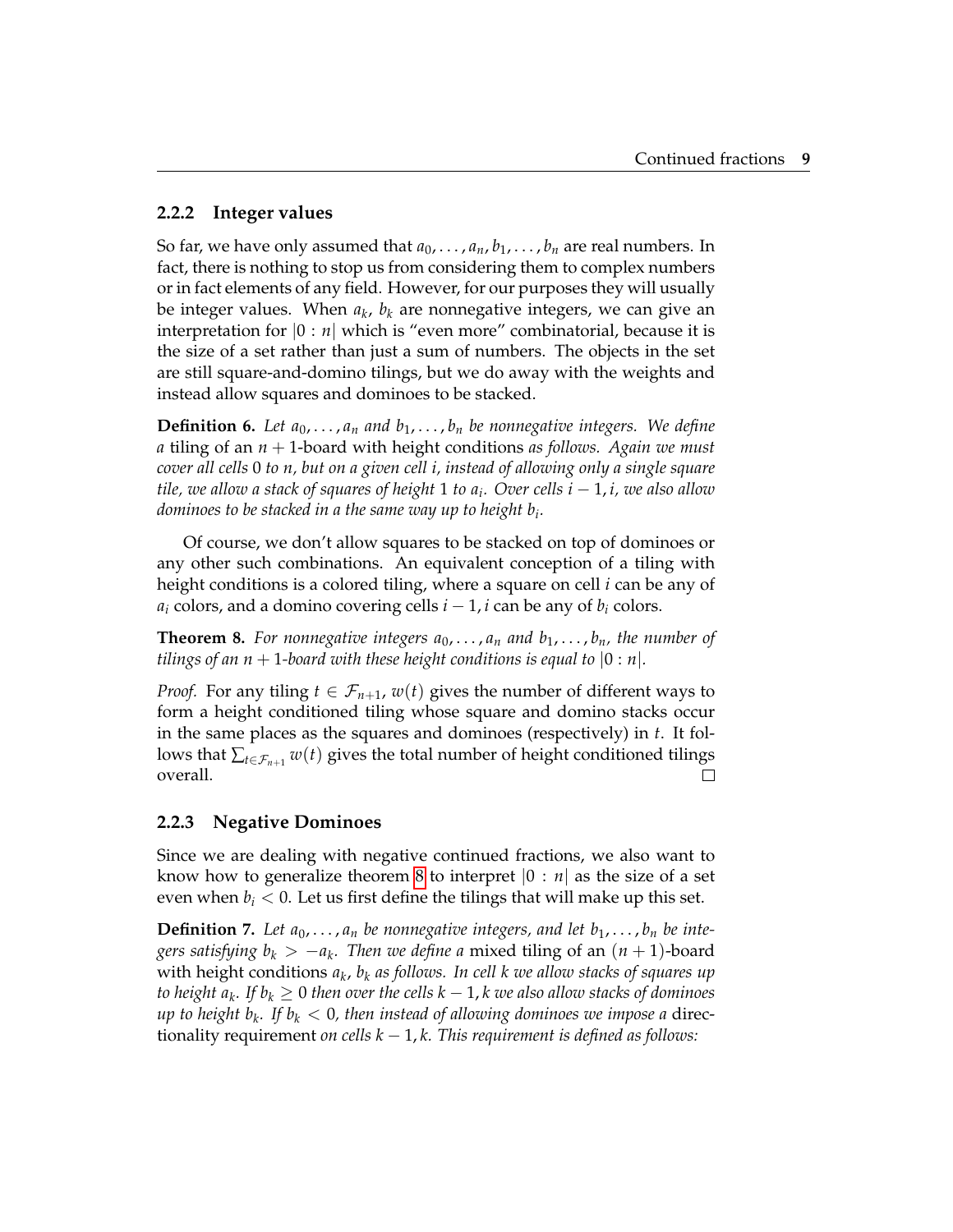- *1. A stack of squares on cell k* − 1 *of maximum height (that is, height ak*−<sup>1</sup> *) counts as*  $\rightarrow$ .
- 2. A stack of squares up to height  $|b_k|$  on cell k counts as  $\leftarrow$ .
- *3. The directionality requirement prohibits* →← *from appearing consecutively on cells k* − 1, *k.*

Note that the requirement  $b_k > -a_k$  guarantees that no maximum height stack of squares can satisfy 2; that is, no cell can be  $\rightarrow$  and  $\leftarrow$  at the same time.

These mixed tilings are of a more general class than the unmixed tilings we defined earlier, because in the case  $b_k \geq 0$  for all *k*, the mixed tilings are precisely the same as the unmixed ones. We now prove that theorem [8](#page-14-0) generalizes fully to these new tilings.

**Theorem 9.** If  $a_0, \ldots, a_n, b_1, \ldots, b_n$  are integers satisfying  $a_k \geq 0$ ,  $b_k > -a_k$ , the *number of mixed tilings of an*  $n + 1$ *-board with these height conditions is*  $[0 : n]$ .

*Proof.* We say a domino is in *negative position* if its weight is negative; that is, if it covers cells  $k - 1$ ,  $k$  where  $b_k < 0$ . Since squares always have nonnegative weight, it is clear that

$$
w(t) = (-1)^{d(t)} |w(t)|,
$$
\n(2.6)

where  $d(t)$  denotes the number of dominoes the tiling t has in negative position. Hence we may write

$$
|0:n| = \sum_{t \in \mathcal{F}_{n+1}} (-1)^{d(t)} |w(t)|.
$$
 (2.7)

Now, let  $U$  denote the set of unmixed tilings with height conditions  $a_0, \ldots, a_n, |b_0|, \ldots, |b_n|$ . By theorem [8](#page-14-0) and its proof,  $|w(t)|$  is the number of number of tilings  $s \in U$  with square and domino stacks in the same places as the squares and dominoes of *t*. In particular, each of these corresponding tilings *s*  $\in \mathcal{U}$  satisfies *d*(*s*) = *d*(*t*). It follows that

$$
|0:n| = \sum_{s \in \mathcal{U}} (-1)^{d(s)}.
$$
 (2.8)

To say this another way, if we let  $\mathcal{E} \subseteq \mathcal{U}$  be the set of unmixed tilings *s* with  $d(s)$  even, and let O be the set of tilings with  $d(s)$  odd, then  $|0 : n|$  =  $|\mathcal{E}| - |\mathcal{O}|.$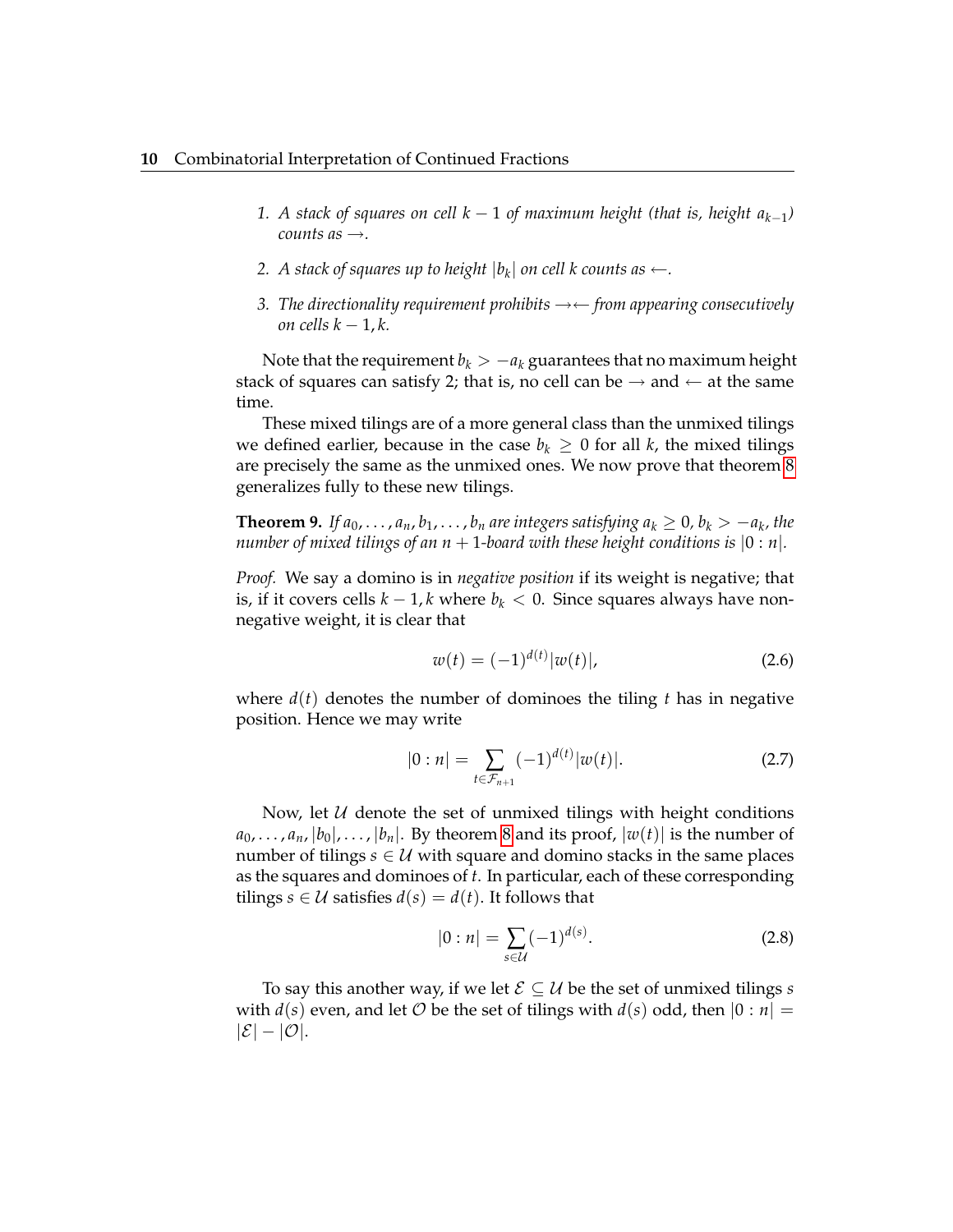Now, we can identify M, the set of *mixed* tilings with height conditions  $a_0, \ldots, a_n, b_1, \ldots, b_n$ , as a subset of  $\mathcal{E}$ , since M consists of those tilings with *zero* domino stacks in negative position, and which also satisfy the directionality requirements.

We wish to show that  $|\mathcal{E} - \mathcal{M}| = |\mathcal{O}|$ , from which it will follow that  $|0 : n| = |\mathcal{E}| - |\mathcal{O}| = |\mathcal{M}|$  as desired. We proceed by finding a one-to-one correspondence between  $\mathcal{E} - \mathcal{M}$  and  $\mathcal{O}$ .

Define the word *breach* to mean either a stack of dominoes in negative position or a place where a directionality requirement fails. We may also define the *height* of a breach to mean the number of dominoes in the stack (if it is a stack of dominoes) or the number of squares in the stack corresponding to  $\leftarrow$  (if it is  $\rightarrow \leftarrow$ ).

By definition, every tiling in  $\mathcal{E} - \mathcal{M}$  or in  $\mathcal{O}$  must have at least one breach. The correspondence is given by finding the last breach that occurs and replacing it with one of the opposite kind but the same height.

[Diagram here]

It is easy to see that this correspondence maps tilings in  $\mathcal{E} - \mathcal{M}$  to ones in  $\mathcal{O}$ , and vice versa. We can also see that the correspondence is its own inverse because it does not change the position of the last breach. Note that this is where we need to use the fact that no cell can be both  $\rightarrow$  and  $\leftarrow$ ; that is,  $\leftrightarrow$  does not exist. Otherwise this correspondence could replace  $\vert \leftarrow$ with →↔←, which *would* change the position of the last breach.

Therefore we have proven that  $|\mathcal{E} - \mathcal{M}| = |\mathcal{O}|$ , which is what we wanted to show. П

### <span id="page-16-0"></span>**2.3 How to Convert between Regs and Negs**

If  $x \in \mathbb{R}$ , then there exists a direct relationship between the partial quotients for the regular continued fraction of *x* and those of the negative continued fraction. In what follows we shall describe and prove this relationship.

#### **2.3.1 Mixed tilings with**  $b_k = \pm 1$

Although the tilings in the previous section allowed  $|b_k| > 1$ , we now restrict ourselves to the case  $b_k = \pm 1$ . In this case, dominoes may no longer be stacked, and  $\leftarrow$  is always a single unstacked square.

For this kind of mixed tiling we prefer a slightly different interpretation. Rather than think of  $\leftarrow$  and  $\rightarrow$  as stacks of squares, we instead consider them to be objects unto themselves with which we may tile the board.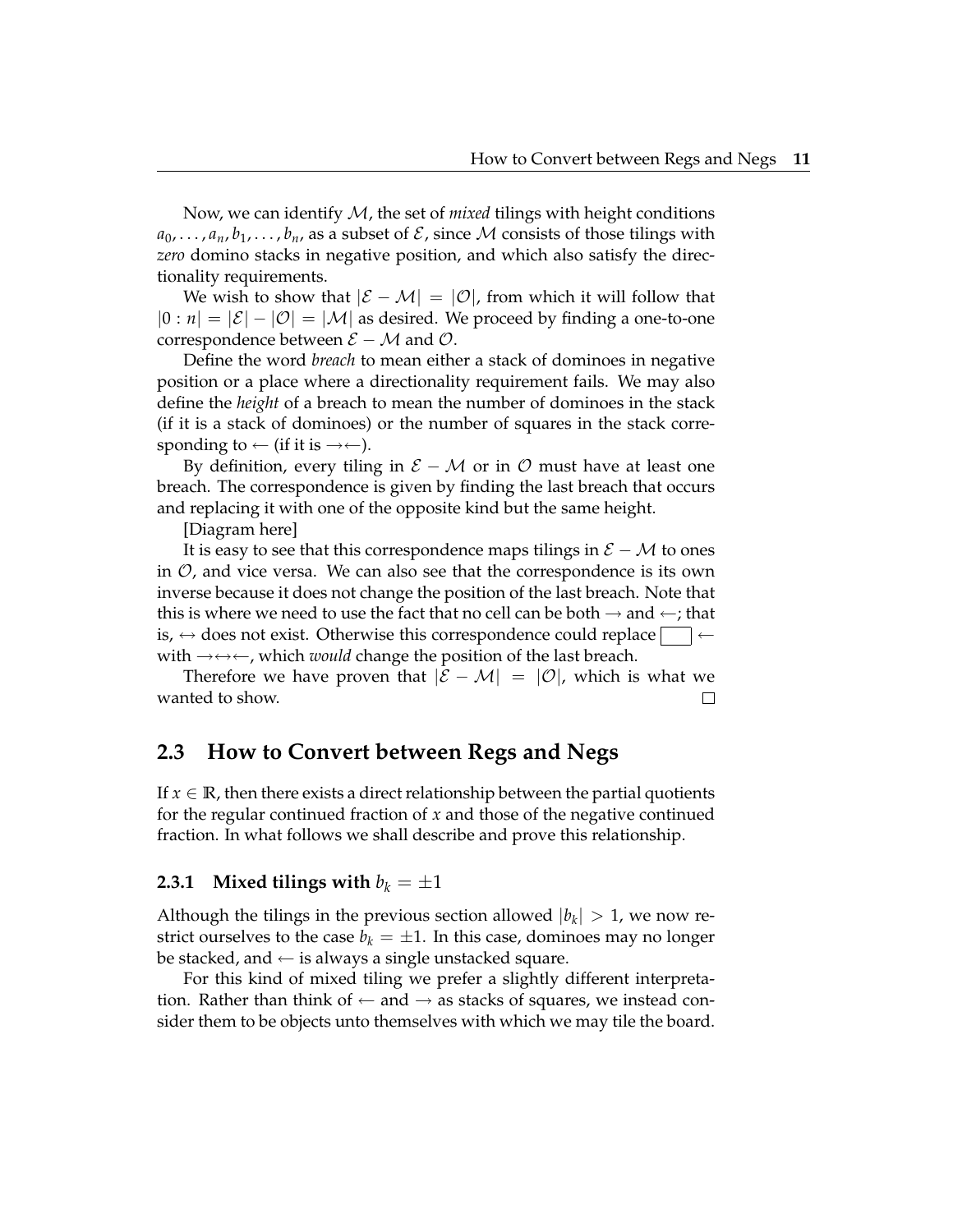Whenver  $b_k = -1$ , cell  $k - 1$  may contain  $\rightarrow$  and cell  $k$  may contain  $\leftarrow$ , but not both at once. Under this interpretation, *a<sup>k</sup>* no longer represents the maximum height of square stacks, but rather, it is the number of different objects allowed in cell *k*, including square stacks and arrows but excluding dominoes.

Also, we adopt another notation for  $|0 : n|$  in which the values  $a_k$  and *b*<sup>*k*</sup> are expressed explicitly. When *b*<sup>*k*</sup> = 1 we use the symbol ⊕, and when  $b_k = -1$  we use the symbol  $\ominus$ , so for example the notation

$$
|a_0 \oplus a_1 \ominus a_2| \tag{2.9}
$$

means the number of ways to tile a mixed board with conditions  $a_0$ ,  $a_1$ ,  $a_2$ ,  $b_1$  =  $1, b_2 = -1.$ 

We now present a theorem which will allows us to convert a small section of a board that uses dominoes  $(\oplus)$  into a section that uses arrows  $(\ominus)$ without changing the number of tilings.

<span id="page-17-1"></span>**Theorem 10.** For any appropriate values of  $a_0, \ldots, a_n$ ,

$$
|\ldots a_{m-1} \oplus a_m \oplus a_{m+1} \ldots| =
$$
  

$$
|\ldots (a_{m-1}+1) \ominus \underbrace{2 \ominus 2 \ominus 2}_{a_m-1 \text{ times}} \ominus (a_{m+1}+1) \ldots|.
$$
 (2.10)

In the above equation, the ellipses on the left are placeholders for all the values  $a_0, a_1, \ldots, a_{m-2}, b_1, \ldots, b_{m-1}$ , which may be any valid values at all, as long as they are the same values for the LHS and the RHS. Similar comments apply to the ellipses on the right.

*Proof.* We want to find a one-to-one correspondence between tilings of the first board and of the second. To do so we need a bit of terminology for board 2. The sequences of 2s is called the *arrow region* because the only objects allowed there are  $\leftarrow$  and  $\rightarrow$ . The cell immediately to the left of the arrow region (with height condition *am*−<sup>1</sup> + 1) is the *left border* and the cell to the right is the *right border*. We now provide a dictionary which we use to map the cells  $m - 1$ ,  $m$ , and  $m + 1$  of board 1 onto the the left border, arrow region, and right border (respectively) of board 2.

The only object allowed in cell *m* − 1 of board 1 that is not allowed in the left border of board 2 is the left half of a domino, which we abbreviate @. Also, the left border of board 2 can have →, whereas cell *m* − 1 of board 1 cannot. This naturally suggests that we use the rule

<span id="page-17-0"></span>
$$
\Box \quad \longmapsto \quad \rightarrow \qquad \qquad (2.11)
$$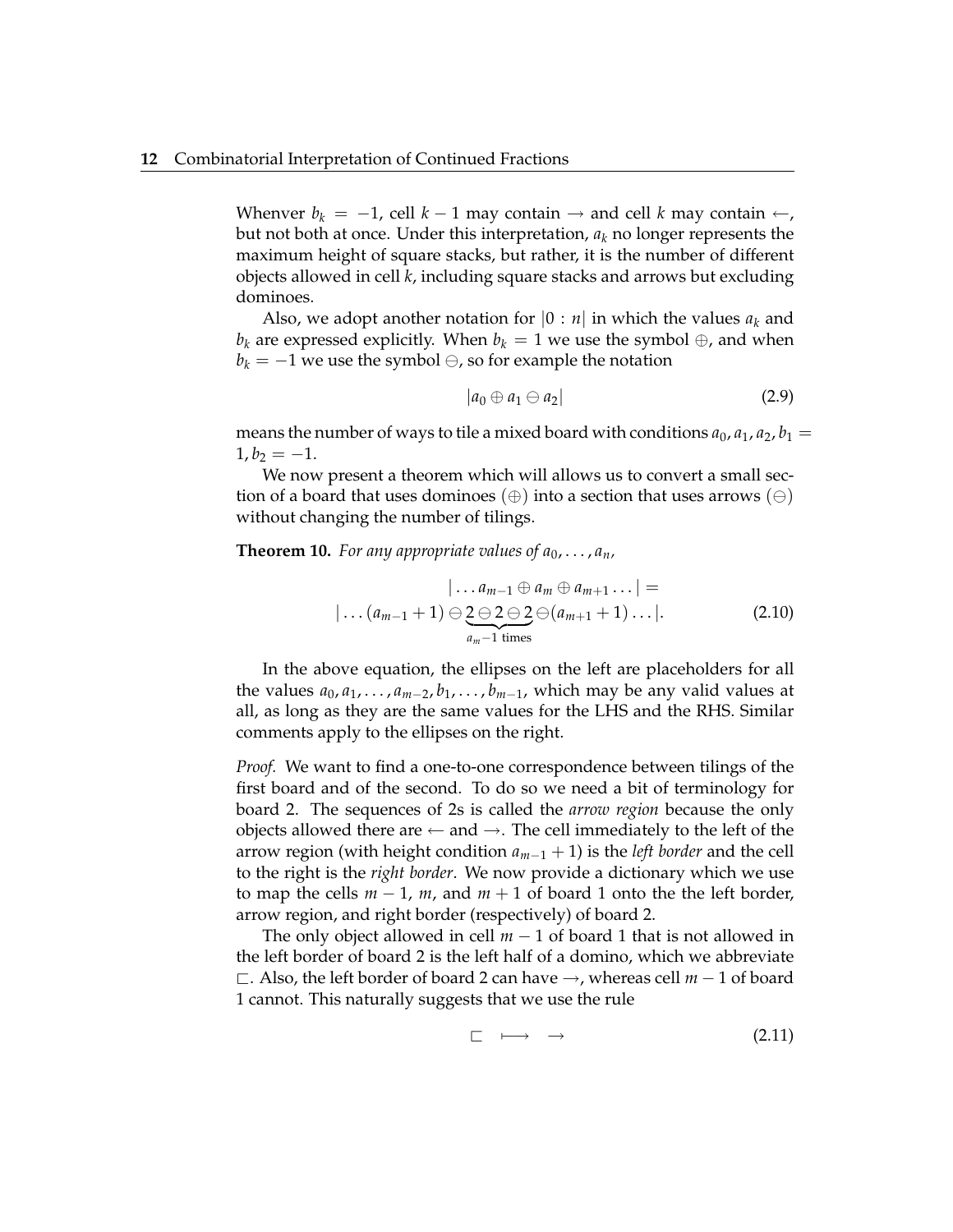for this cell. Any other object appearing in cell *m* − 1 of board 1 may be replaced by the same object in board 2. Similarly,

<span id="page-18-0"></span>
$$
\Box \longmapsto \leftarrow \qquad (2.12)
$$

for cell  $m + 1$ .

For cell *m*, rules [2.11](#page-17-0) and [2.12](#page-18-0) force us to use the following in order to satisfy directionality:

$$
\Box \longmapsto \sum_{a_m=1}^{\longrightarrow} \tag{2.13}
$$

$$
\Box \longmapsto \underbrace{\longleftrightarrow}_{a_m-1} \qquad (2.14)
$$

The remaining possibility is that a stack of squares appears in cell *m*. We observe that the number of ways to tile the arrow region is exactly *a<sup>m</sup>* because we must begin with some number of  $\leftarrow$  between 0 and  $a_m - 1$ inclusive, and the remaining cells (if any) must be  $\rightarrow$ . This suggests that for a stack of *h* squares,  $|h|$ , we should use the rule

$$
\boxed{h} \longrightarrow \underbrace{\longleftrightarrow}_{h-1} \underbrace{\longrightarrow}_{a_m-h} . \tag{2.15}
$$

This never breaks directionality because we already covered the cases in which  $\rightarrow$  or  $\leftarrow$  appear in the border squares.

Of course, the rest of the board is mapped to itself without any changes. Now that we have defined the correspondence between board 1 and board 2, it is really no more work to see that the correspondence is in fact a bijection. This is because if we start with a tiling of board 2, we can simply apply the above rules in reverse to determine a unique tiling of board 1. The only ambiguity is when the arrow region contains all arrows of the same kind; this might be mapped onto either half a domino or a minimal/maximal stack of squares. But, whether or not one *more* arrow appears in the appropriate border square distinguishes which case to apply.  $\Box$ 

#### **2.3.2 A conversion formula**

<span id="page-18-1"></span>What we investigate next is that when theorem [10](#page-17-1) is used repeately, we can convert an entire board with  $b_k = 1$  to one with  $b_k = -1$ . First, we note a simple modification that can be made to the end of a board.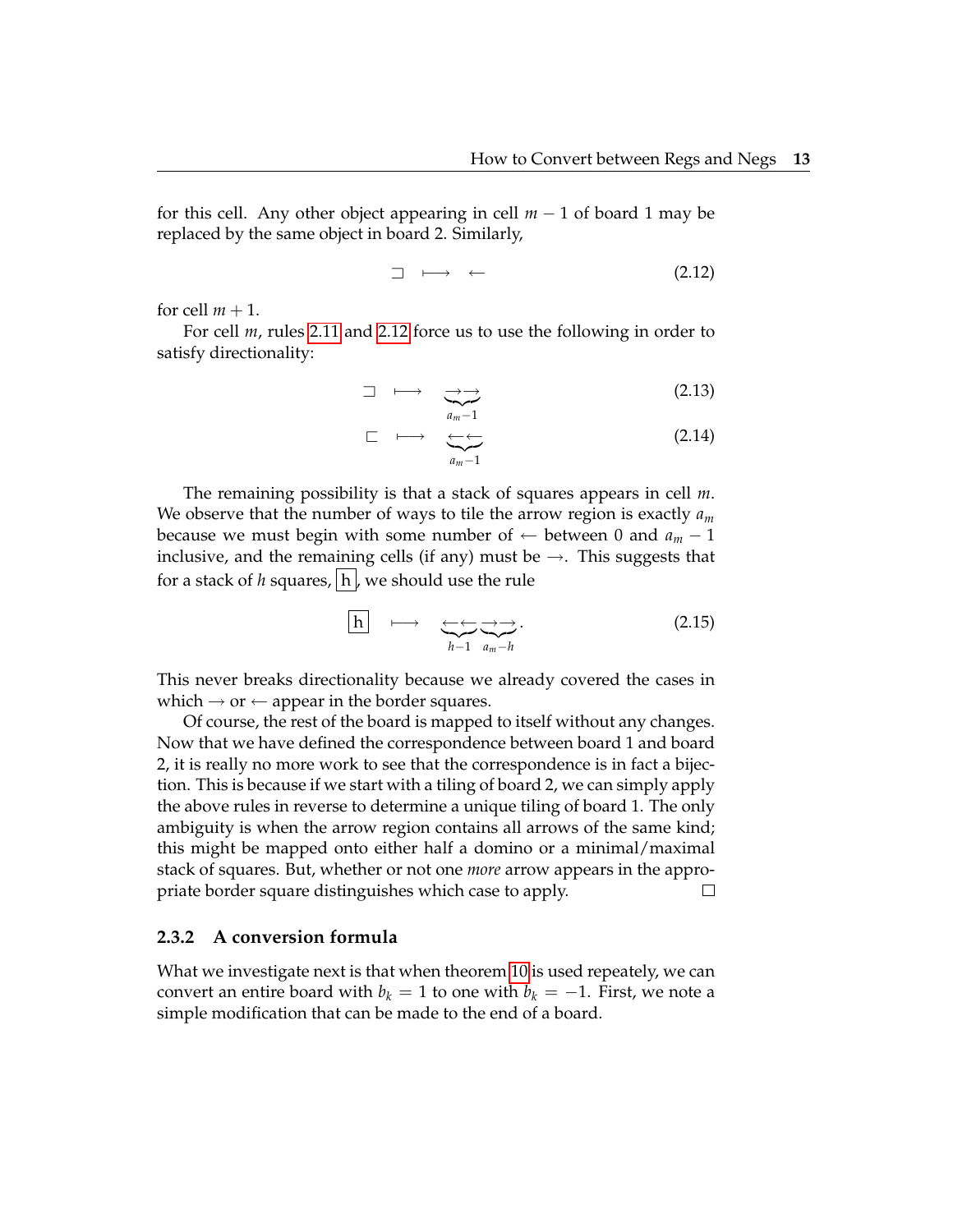#### **Identity 3.**

$$
|a_n \dots| = |1 \oplus (a_n - 1) \dots|.
$$

*Proof.* The correspondence between boards 1 and 2 is quite simple. If the first cell of board 1 is a maximal stack of squares, then replace it with a domino; otherwise leave it be and add a square to the beginning.  $\Box$ 

Theorem [10](#page-17-1) and the above identity give us a procedure for converting between regular and negative continued fractions.

For example, consider the regular continued fraction

$$
6 + \frac{1}{2 + \frac{1}{3 + \frac{1}{3 + \frac{1}{2}}}}.
$$

By theorem [7,](#page-12-1) this may be rewritten as

$$
\frac{|6 \oplus 2 \oplus 3 \oplus 3 \oplus 2|}{|2 \oplus 3 \oplus 3 \oplus 2|}.
$$

We can now use theorem [10](#page-17-1) and identity [3](#page-18-1) to convert these two regboards into similar neg-boards:

$$
|6 \oplus 2 \oplus 3 \oplus 3 \oplus 2|
$$
\n
$$
= |7 \ominus 2 \ominus 4 \oplus 3 \oplus 2|
$$
\n
$$
= |7 \ominus 2 \ominus 5 \ominus 2 \ominus 2 \ominus 3|,
$$
\n
$$
|2 \oplus 3 \oplus 3 \oplus 2|
$$
\n
$$
= |1 \oplus 1 \oplus 3 \oplus 3 \oplus 2|
$$
\n
$$
= |2 \ominus 4 \oplus 3 \oplus 2|
$$
\n
$$
= |2 \ominus 5 \ominus 2 \ominus 2 \ominus 3|
$$

Thus we conclude that

$$
6 + \frac{1}{2 + \frac{1}{3 + \frac{1}{3 + \frac{1}{2}}}} = \frac{|6 \oplus 2 \oplus 3 \oplus 3 \oplus 2|}{|2 \oplus 3 \oplus 3 \oplus 2|} = \frac{|7 \ominus 2 \ominus 5 \ominus 2 \ominus 2 \ominus 3|}{|2 \ominus 5 \ominus 2 \ominus 2 \ominus 3|} = 7 - \frac{1}{2 - \frac{1}{5 - \frac{1}{2 - \frac{1}{3}}}}.
$$

This same procedure can be made to work for any regular continued fraction. We prove this in the next few theorems.

**Definition 8.** Let  $a_0, \ldots, a_n$  be positive integers. Define the neg-sequence for  $a_0$ , . . . ,  $a_n$  *as* 

$$
\bar{a}_0,\ldots,\bar{a}_m=(a_0+1),\underbrace{2,\ldots,2}_{a_1-1}, (a_2+2),\underbrace{2,\ldots,2}_{a_3-1}, (a_4+2),\ldots
$$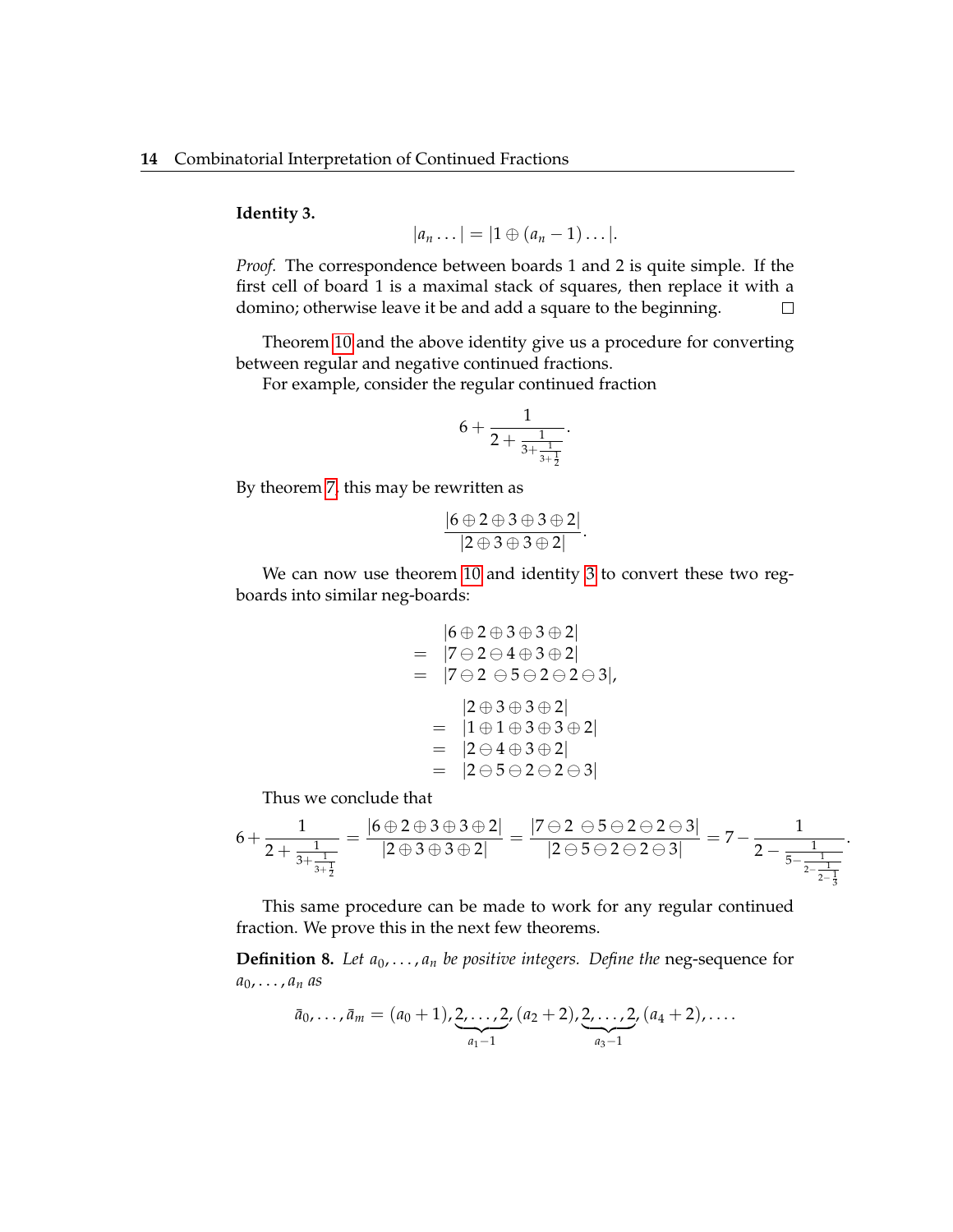*Also, define the* alternate neg-sequence for  $a_0, \ldots, a_n$  *as* 

$$
\bar{a}'_0, \ldots, \bar{a}'_m = a_0, (a_1 + 1), \underbrace{2, \ldots, 2}_{a_2 - 1}, (a_3 + 2), \underbrace{2, \ldots, 2}_{a_4 - 1}, \ldots
$$

*These sequences end in either*  $(a_n + 1)$  *or* 2, . . . , 2  $a_n-1$ *, according to the alternating*

*pattern. If a*0, *a*1, . . . *is an infinite sequence, we define its neg-sequences in the same way.*

<span id="page-20-0"></span>**Theorem 11.** *Using the notation in the above definition,*

 $|a_0 \oplus \ldots \oplus a_n| = |\bar{a}_0 \ominus \bar{a}_1 \ominus \bar{a}_2 \ominus \ldots \ominus \bar{a}_m| = |\bar{a}'_0 \oplus \bar{a}'_1 \ominus \bar{a}'_2 \ominus \ldots \ominus \bar{a}'_m|.$ 

*Proof.* The idea for this proof is demonstrated in the above examples. Beginning with the board  $|a_0, \oplus \ldots \oplus a_n|$ , make the following changes to it:

- 1. If necessary, apply identity [3](#page-18-1) to the right edge so that there are an even number of ⊕ signs altogether (odd for the alternate neg sequence).
- 2. Starting with the first two  $\oplus$  signs (second and third for the alternate), apply theorem [10](#page-17-1) to this and each subsequent pair to convert them to  $\ominus$ .

 $\Box$ 

We are now ready to prove the main result of this section, which shows that the neg-sequence is in fact the sequence of partial quotients for the negative continued fraction.

**Theorem 12.** Let  $x \in \mathbb{R}^+$ , let  $a_0, a_1, \ldots$  be the sequence of partial quotients for the regular continued fraction for x, and let  $\bar{a}_k, \bar{a}'_k$  be the corresponding infinite *neg-sequences. Then, for n odd,*

$$
a_0 + \frac{1}{a_1 + \frac{1}{\ddots + \frac{1}{a_n}}} = \bar{a}_0 - \frac{1}{\bar{a}_1 - \frac{1}{\ddots - \frac{1}{\bar{a}_m}}}
$$

*and for n even,*

$$
a_0 + \frac{1}{a_1 + \frac{1}{\ddots + \frac{1}{a_n}}} = \bar{a}'_0 + \frac{1}{\bar{a}'_1 - \frac{1}{\ddots - \frac{1}{\bar{a}'_m}}}
$$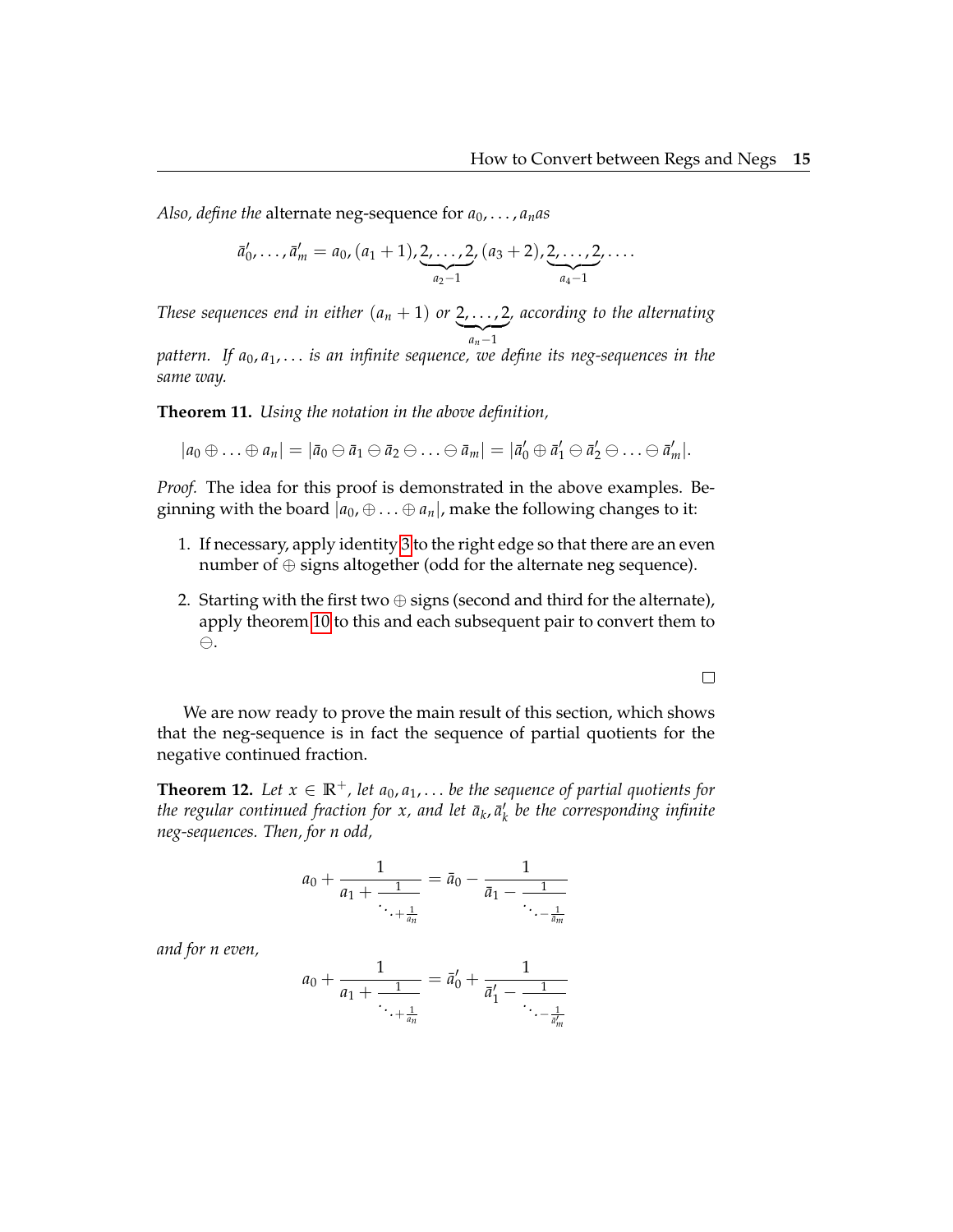*Proof.* Consider the odd case first. By theorem [7,](#page-12-1) it is sufficient to show

 $|a_0 \oplus ... \oplus a_n| = |\bar{a}_0 \ominus ... \ominus \bar{a}_m|$  and  $|a_1 \oplus ... \oplus a_n| = |\bar{a}_1 \ominus ... \ominus \bar{a}_m|$ .

We note that the the neg-sequence for  $a_0, \ldots, a_n$  coincides with the first *m* terms of the infinite neg-sequence  $\bar{a}_0$ ,  $\bar{a}_1$ , .... This is because the only place they could differ is in the last term  $((a_n + 1)$  versus  $(a_n + 2)$ ), but *n* being odd circumvents this discrepancy. Therefore, the first equation follows directly from theorem [11](#page-20-0) and the second follows from a very similar method: apply identity [3](#page-18-1) to *both* ends of  $|a_1 \oplus ... \oplus a_n|$  and then convert.

For the even case: again by theorem [7,](#page-12-1) it is sufficient to show

$$
|a_0 \oplus \ldots \oplus a_n| = |\bar{a}'_0 \oplus \bar{a}'_1 \ominus \ldots \ominus \bar{a}'_m| \text{ and } |a_1 \oplus \ldots \oplus a_n| = |\bar{a}'_1 \ominus \ldots \ominus \bar{a}'_m|.
$$

For the same reasons as before, the alternate neg-sequence for  $a_0, \ldots, a_n$ corresponds with the first *m* terms of the infinite alternate neg-sequence  $\bar{a}'_0$ ,  $\bar{a}'_1$ , ... So, as before, the equations follow from theorem [11.](#page-20-0)  $\Box$ 

**Corrolary 13.** With the notation as above,  $\bar{a}_0$ ,  $\bar{a}_1$ , ... is the sequence of partial quo*tients for the negative continued fraction of x, and*  $-$  $\bar{a}'_0$ *,*  $\bar{a}'_1$ *,*  $\bar{a}'_2$ *,*  $\dots$  *<i>is the sequence of partial quotients for the negative continued fraction of* −*x.*

*Proof.* This follows by taking the limit as  $n \to \infty$  in the previous theorem, and noting that

$$
-x = -\left(\vec{a}'_0 + \frac{1}{\vec{a}'_1 - \frac{1}{\ddots}}\right) = -a_0 - \frac{1}{\vec{a}'_1 - \frac{1}{\ddots}}.
$$
 (2.16)

#### **2.3.3 Convergents**

As we know, given a real number *x*, the convergents  $c_0$ ,  $c_1$ ,  $c_2$ , ... for its regular continued fraction alternately underestimate and overestimate *x*. On the other hand, the convergents  $d_0, d_1, \ldots$  of its negative continued fraction always overestimate *x*. Furthermore, if we calculate the negative continued fraction for  $-x$ , its convergents  $-d'_0$ ,  $-d'_1$ , ... overestimate  $-x$ , which means that  $d'_0, d'_1, \ldots$  underestimate *x*. The new information that the above theorem gives us is that, in fact, the negative convergents  $d_0, d_1 \ldots$  include the odd regular convergents *c*1, *c*3, . . . as a subsequence, and the alternate negative convergents  $d'_0$ ,  $d'_1$ , . . . include the even regular convergents  $c_0$ ,  $c_2$ , . . .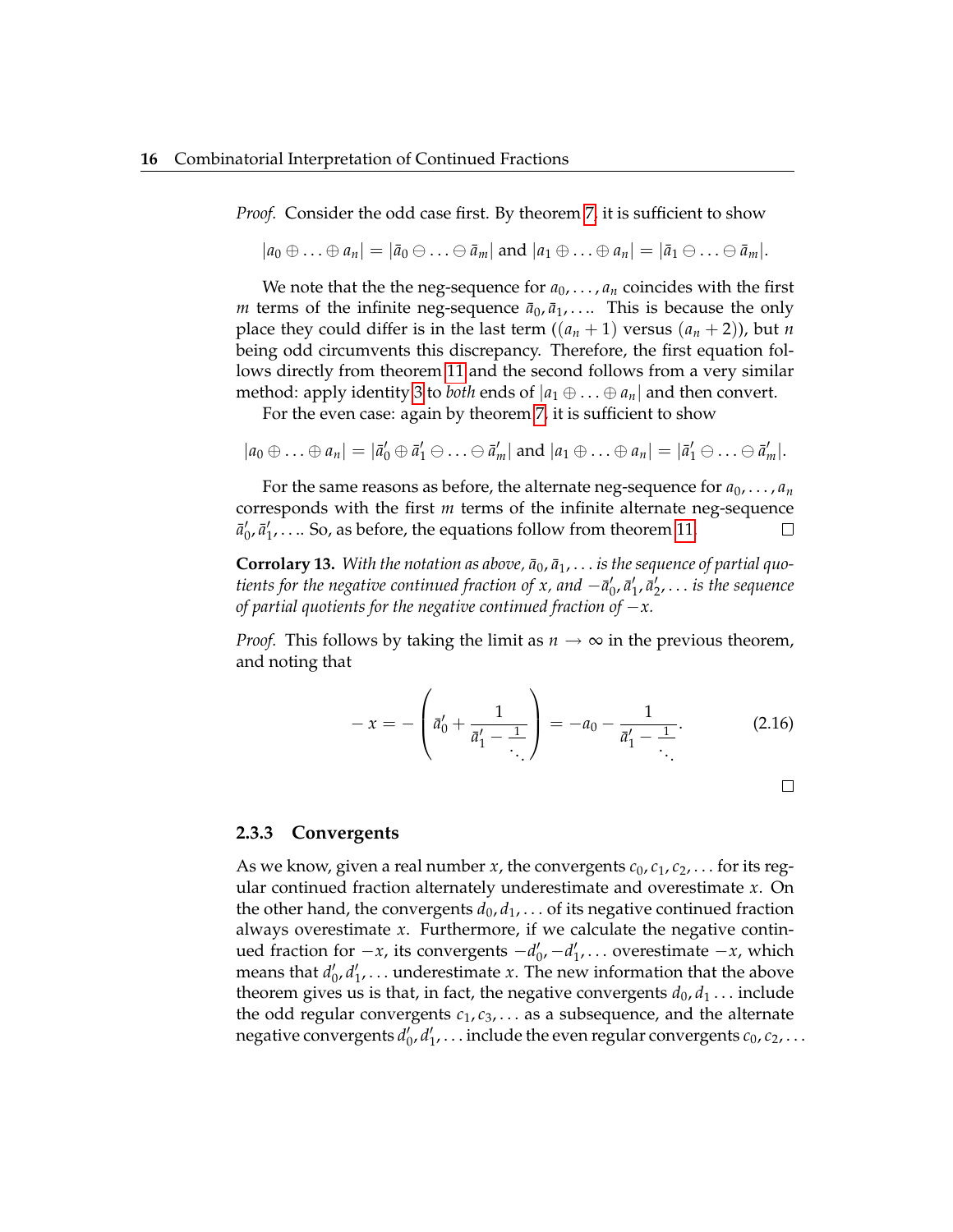as a subsequence. This means that if we write the negative continued fractions for *x* and −*x*, we get *all* the convergents from the regular continued fraction, plus some additional convergents. The situation is pictured in the diagram below.

$$
d_0 = c_1
$$
  
\n $d_1$   
\n $d_2 = c_3$   
\n $d_3$   
\n $d_4$   
\n $d_5 = c_5$   
\n $d'_4 = c_4$   
\n $d'_1$   
\n $d'_2$   
\n $d'_3 = c_2$   
\n $d'_1$   
\n $d'_0 = c_0$ 

This naturally leads to the question: what are these extra convergents that we obtain from negative continued fractions? Our combinatorial interpretation can answer this question as well. First, an example.

Let  $x = 2711/1731$ . The first four convergents for the regular continued fraction of *x* are 1/1, 2/1, 3/2, 11/7. The first four convergents for the negative continued fraction of *x* are 2/1, 5/3, 8/5, 11/7. As expected, we eventually obtained 2/1 and 11/7, but we also obtained two fractions in between. The sequence of numerators is 2, 5, 8, 11, which is an arithmetic progression. The sequence of denominators is 1, 3, 5, 7, which is another arithmetic progression. Furthermore, these are the longest arithmetic progressions that can go from 2 to 11 and from 1 to 7 respectively, such that both progressions have the same number of terms.

This suggests that, given the reg-convergents 2/1 and 11/7, we could have predicted the neg-convergents that appear in between. By calculating gcd(11 – 2,7 – 1) = 3, we realize that the longest pair of arithmetic progressions of the above form has three steps, and so we would guess the correct sequence of convergents.

Indeed, we can prove that this works in general. First, we need to use a result from elementary number theory:

**Lemma 1.** *If a*, *b*, *c*, *d*  $\in \mathbb{Z}$  *and ab* − *cd* = ±1, *then*  $gcd(a - c, b - d) = 1$ *.* 

*Proof.* Observe that

$$
(a-c)(b+d) + (a+c)(b-d) = 2(ab - cd) = \pm 2,
$$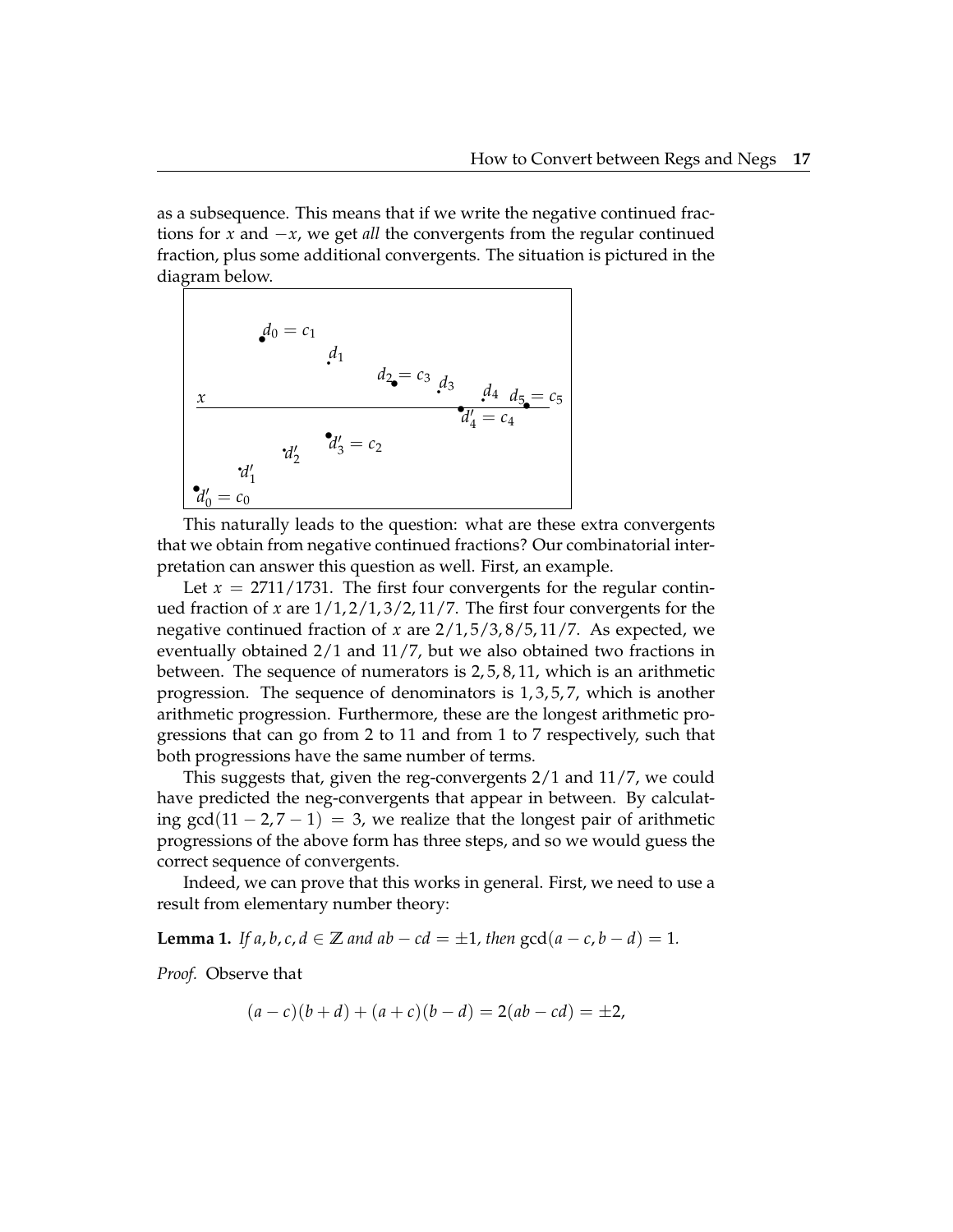so all we have to show is that  $a - c$  and  $b - d$  cannot both be even. If they were, then so would be  $a + c$  and  $b + d$ , and so the LHS of the above equation would be divisible by 4 whereas the RHS would not. This contradiction proves the claim. Incidentally, this also proves that  $gcd(a + c, b + d)$  = 1.  $\Box$ 

Now, the theorem about the "in-between" convergents is as follows.

**Theorem 14.** *Let*  $c_{2n-1} = \frac{p_1}{q_1}$  $\frac{p_1}{q_1}$ ,  $c_{2n+1} = \frac{p_2}{q_2}$ *q*2 *be two consecutive odd convergents of the regular continued fraction for x, and let d*0, *d*1, . . . *be the sequence of convergents of the negative continued fraction for x. From the previous theorem,*  $c_{2n-1} = d_m$  *for some m, and*  $c_{2n+1} = d_{m+g}$ *.* 

*In addition,*

$$
g = \gcd(p_2 - p_1, q_2 - q_1), \tag{2.17}
$$

and the numerators and denominators of  $d_m, d_{m+1}, \ldots, d_{m+g}$  each form an arith*metic progression.*

The analogous result holds comparing the even convergents  $c_{2n}$ ,  $c_{2n+2}$  to  $\bar{d}_0$ ,  $\bar{d}_1$ ,  $\dots$ *(the neg-convergents to*  $-x$ *).* 

*Proof.* Let  $a_0, a_1, \ldots$  be the sequence of partial quotients for the regular continued fraction for *x*. For  $0 \leq j \leq g$ , write  $d_{m+j} = e_j/f_j$  in lowest terms. From the previous thoerems, we know how to express  $e_j$  and  $f_j$  in terms of the *a<sup>i</sup>* as follows.

$$
e_j = |(a_0 + 1) \oplus 2...2 \oplus ... \oplus 2...2 \oplus (a_{2n} + 2) \oplus 2...2|
$$
  
\n
$$
f_j = |(a_0 + 1) \oplus 2...2 \oplus ... \oplus 2...2 \oplus (a_{2n} + 2) \oplus 2...2|
$$
  
\n
$$
a_{2n-1} - 1 \oplus a_{2n-1} - 1 \oplus a_{2n-1} - 1
$$

First, we show that  $e_0, \ldots, e_g$  and  $f_0, \ldots, f_g$  are arithmetic progressions. Using identity [1,](#page-11-0) we have, for  $2 \le j \le g$ ,

$$
e_j = 2e_{j-1} - e_{j-2}
$$
  
\n
$$
\Rightarrow e_j - e_{j-1} = e_{j-1} - e_{j-2}.
$$
 (2.18)

Thus, the difference between consecutive terms remains the same. The same argument holds for *f<sup>j</sup>* .

Now, we have to show that  $g = \gcd(p_2 - p_1, q_2 - q_1)$ . Recall that  $p_1 =$  $e_0$ ,  $p_2 = e_g$ ,  $q_1 = f_0$ ,  $q_2 = f_g$ . Also, by the general formula for an arithmetic progression,

$$
e_g = e_0 + (e_1 - e_0)g \t f_g = f_0 + (f_1 - f_0)g,
$$
 (2.19)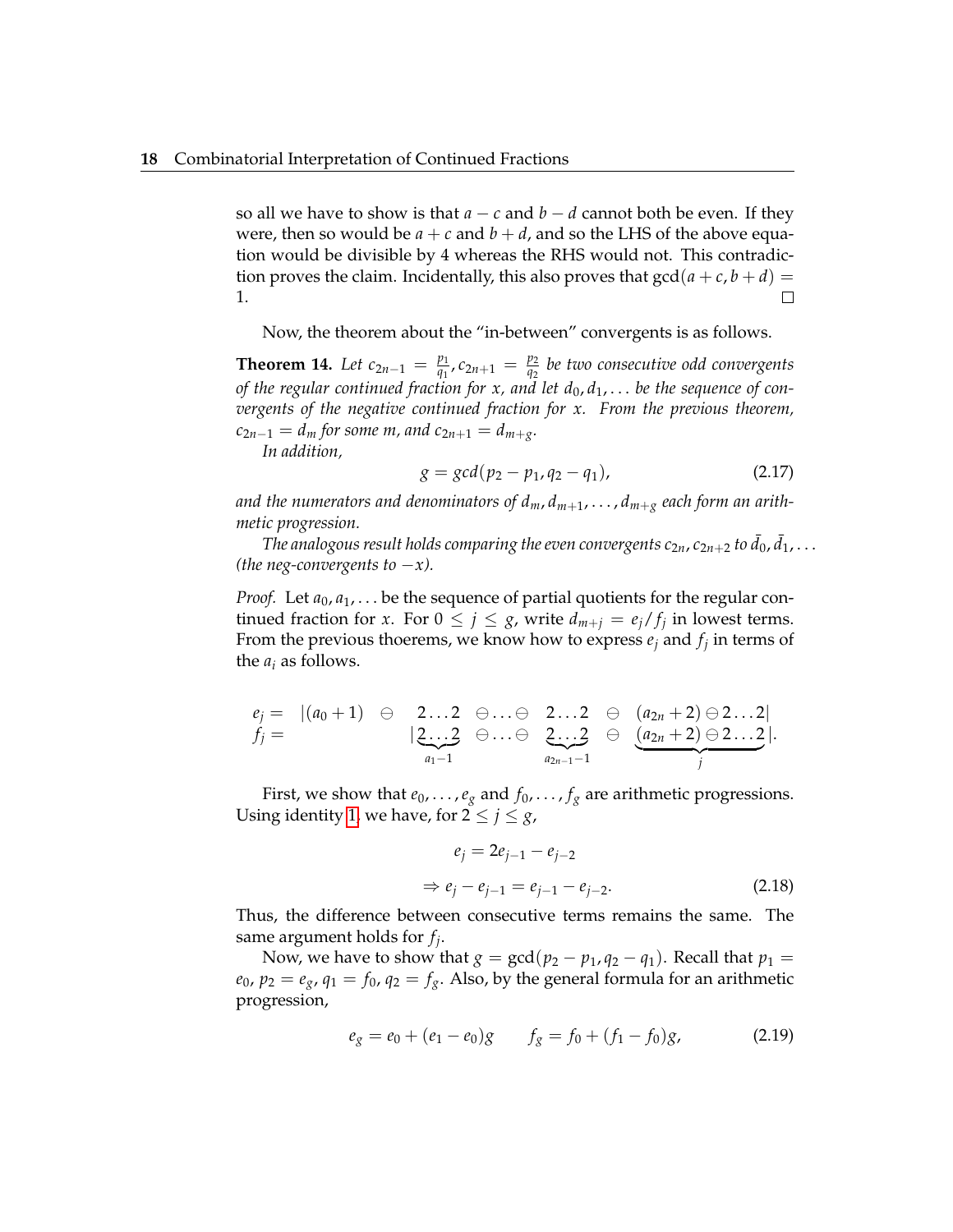$$
\gcd(p_2 - p_1, q_2 - q_1) = \gcd(g(e_1 - e_0), g(f_1 - f_0)) = g \gcd(e_1 - e_0, f_1 - f_0).
$$
\n(2.20)

However,  $e_0/f_0$  and  $e_1/f_1$  are consecutive convergents of a negative continued fraction. So, by identity [2,](#page-12-2)

$$
e_0 f_1 - e_1 f_0 = 1,\t\t(2.21)
$$

therefore  $gcd(e_1 - e_0, f_1 - f_0) = 1$  by our above lemma. This shows that  $gcd(p_2 - p_1, q_2 - q_1) = g$  as desired.

For even convergents, the proof is identical except for the fact that the beginnings of the above tilings look a little different. We leave the details to the reader.  $\Box$ 

### <span id="page-24-0"></span>**2.4 Other Identities**

There are a number of identities involving continued fractions, and as an exercise in the usefulness of our combinatorial approach, we show how to prove several of these.

#### **2.4.1 Van der Poorten's Ripple Lemma**

**Identity 4.**

$$
|a_0 \oplus \ldots \oplus a_n| = |a_0 - 1 \oplus 1 \ominus a_1 \oplus 1 \ominus a_2 \oplus 1 \ominus \ldots|.
$$

Proof postponed for later. This identity appeared in [van der Poorten](#page-28-5) [\[1998\]](#page-28-5) in a somewhat different form.

#### **2.4.2 An advanced identity**

**Identity 5.** *If L<sup>n</sup> denotes the nth Lucas number and F<sup>n</sup> denotes the nth Fibonacci number, then*

$$
\frac{F_{(t+1)m}}{F_{tm}} = L_m - \frac{(-1)^m}{L_m - \frac{(-1)^m}{\ddots - \frac{(-1)^m}{L_m}}}
$$

Proof also postponed, but we can rewrite it as

$$
F_{(n_1)m} = |0:n-1|F_m,
$$

so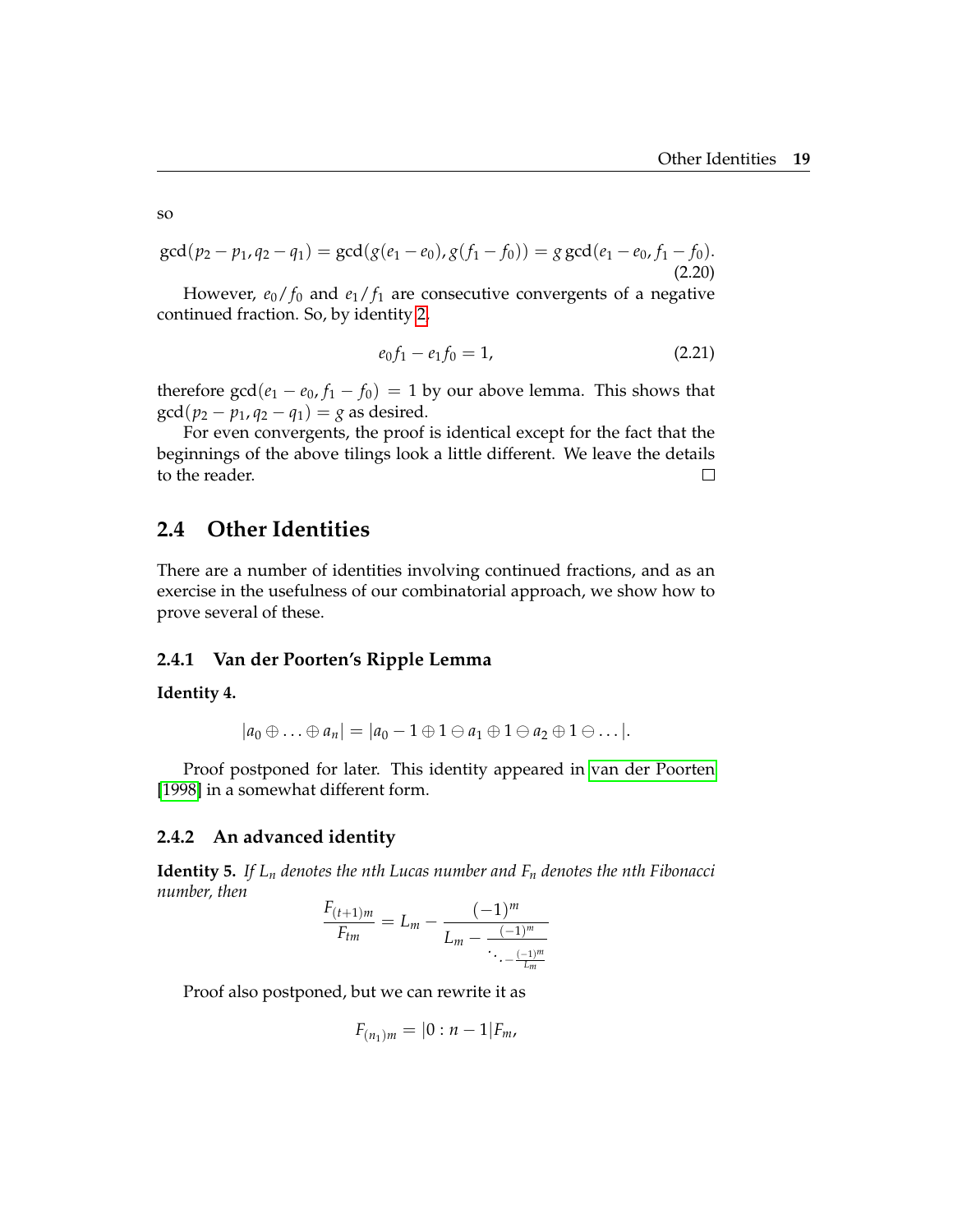where  $|0:n-1|$  refers to a weighted tiling with  $a_i = L_m$  and  $b_i = (-1)^{m-1}$ , then prove it combinatorially.

This identity appeared in [Benjamin and Quinn](#page-28-0) [\[2003\]](#page-28-0) as the last of the "open" problems (i.e. those still needing a combinatorial proof.)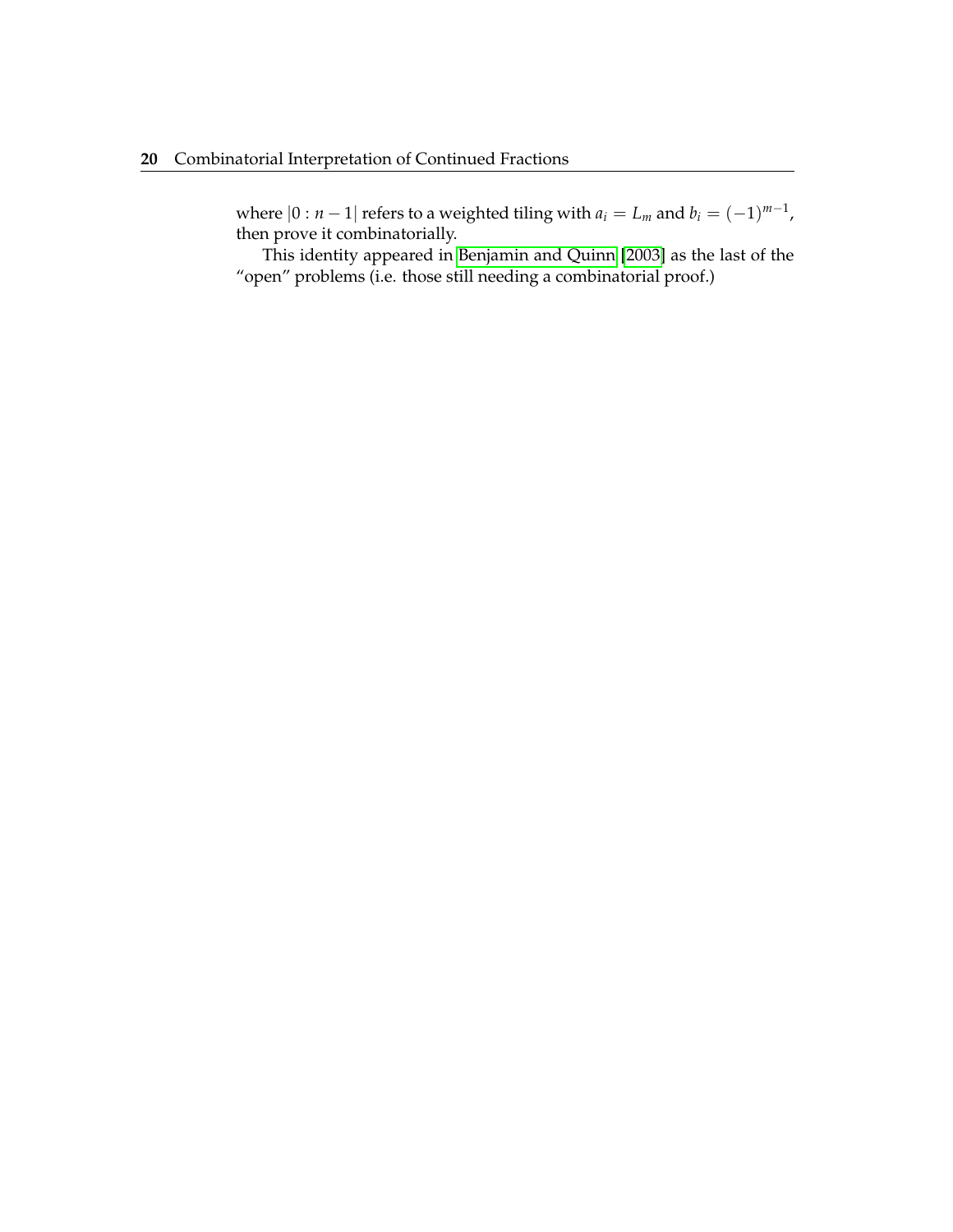# <span id="page-26-0"></span>**Chapter 3**

# **Future Work**

### <span id="page-26-1"></span>**3.1 Two-squares Theorems**

Fermat proved the following well-known theorem:

**Theorem 15.** *Let p be a prime. Then*

$$
p = x^2 + y^2
$$

*for some integers x, y if and only if*  $p \equiv 1 \mod 4$ *.* 

Several other versions of this theorem have been proven since then. The following appear in [Nagell](#page-28-6) [\[1964\]](#page-28-6):

**Theorem 16.** *Let*  $p > 2$  *be a prime.* 

- *p* can be written as  $x^2 + y^2$  for some integers x, *y* if and only if  $p \equiv 1$ mod 4*.*
- *p* can be written as  $x^2 + 3y^2$  if and only if  $p \equiv 1 \mod 6$ .
- *p* can be written as  $x^2 + 2y^2$  if and only if  $p \equiv 1$  or 3 mod 8
- *p* can be written as  $x^2 + 7y^2$  if and only if  $p \equiv 1$  or 9 or 11 mod 14*.*
- *p* can be written as  $2x^2 + 3y^2$  if and only if  $p \equiv 5$  or 11 mod 24

Fermat's orginal two-squares theorem has a very neat proof, originally due to Smith (1826-1883) involving palindromic continued fractions [Clarke](#page-28-4) [et al.](#page-28-4) [\[1999\]](#page-28-4). The other versions of the theorem may have similar proofs involving palindromic continued fractions with  $b_k \neq 1$ , but I've yet to get all the details to work. More on this later.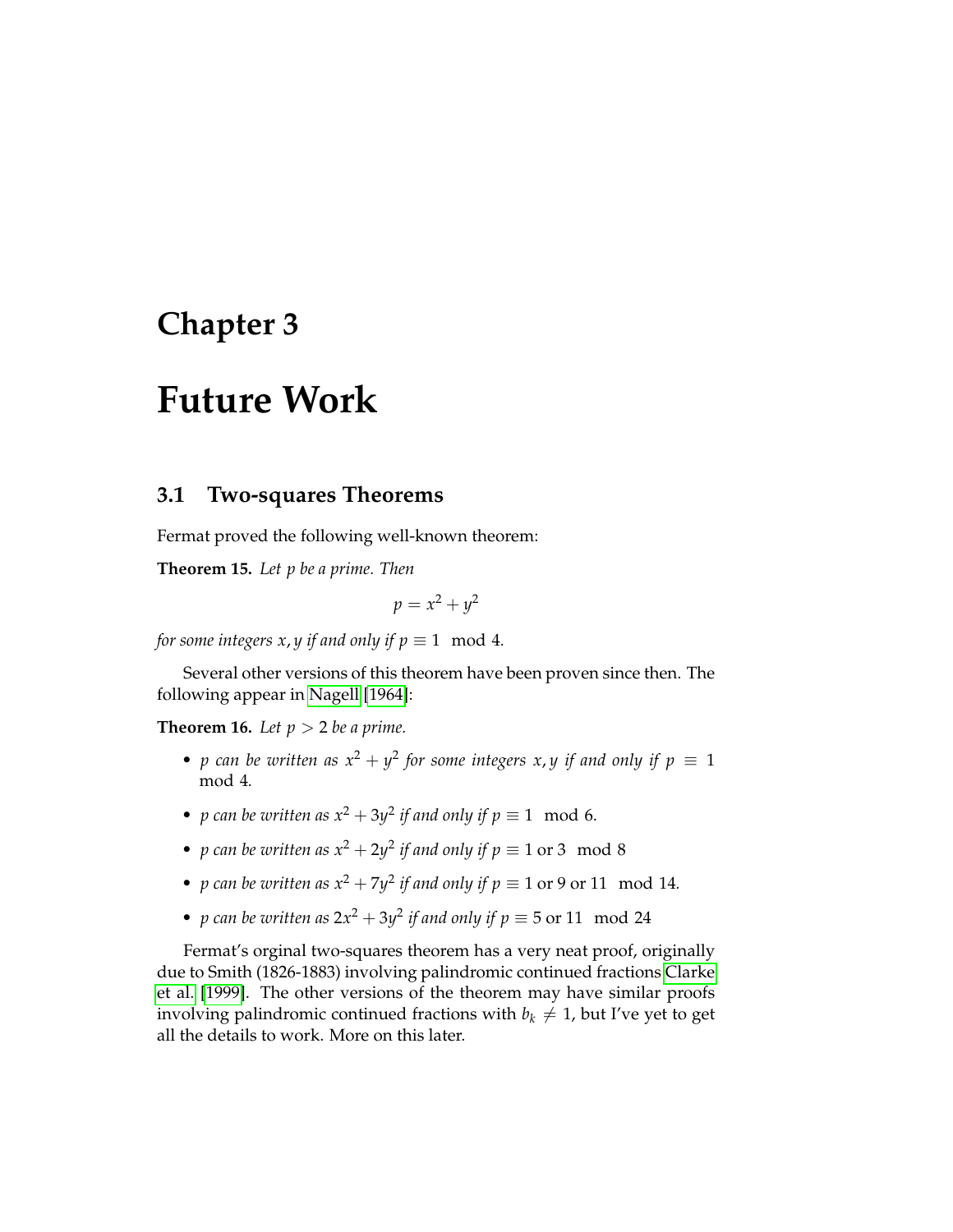## <span id="page-27-0"></span>**3.2 Periodic Continued Fractions**

May want to say a few words about how  $a_0, a_1, \ldots$  is a periodic sequence of integers if and only if  $[a_0, a_1, \ldots]$  is a quadratic number. Similar results undoubtedly hold for negative continued fractions.

## <span id="page-27-1"></span>**3.3 Class Numbers**

There is some mysterious connection between continued fractions and class numbers of quadratic fields, hinted at in [Ireland and Rosen](#page-28-7) [\[1990\]](#page-28-7) and [zag.](#page-28-8) This could be a very neat culminating result if I could find out more about it.